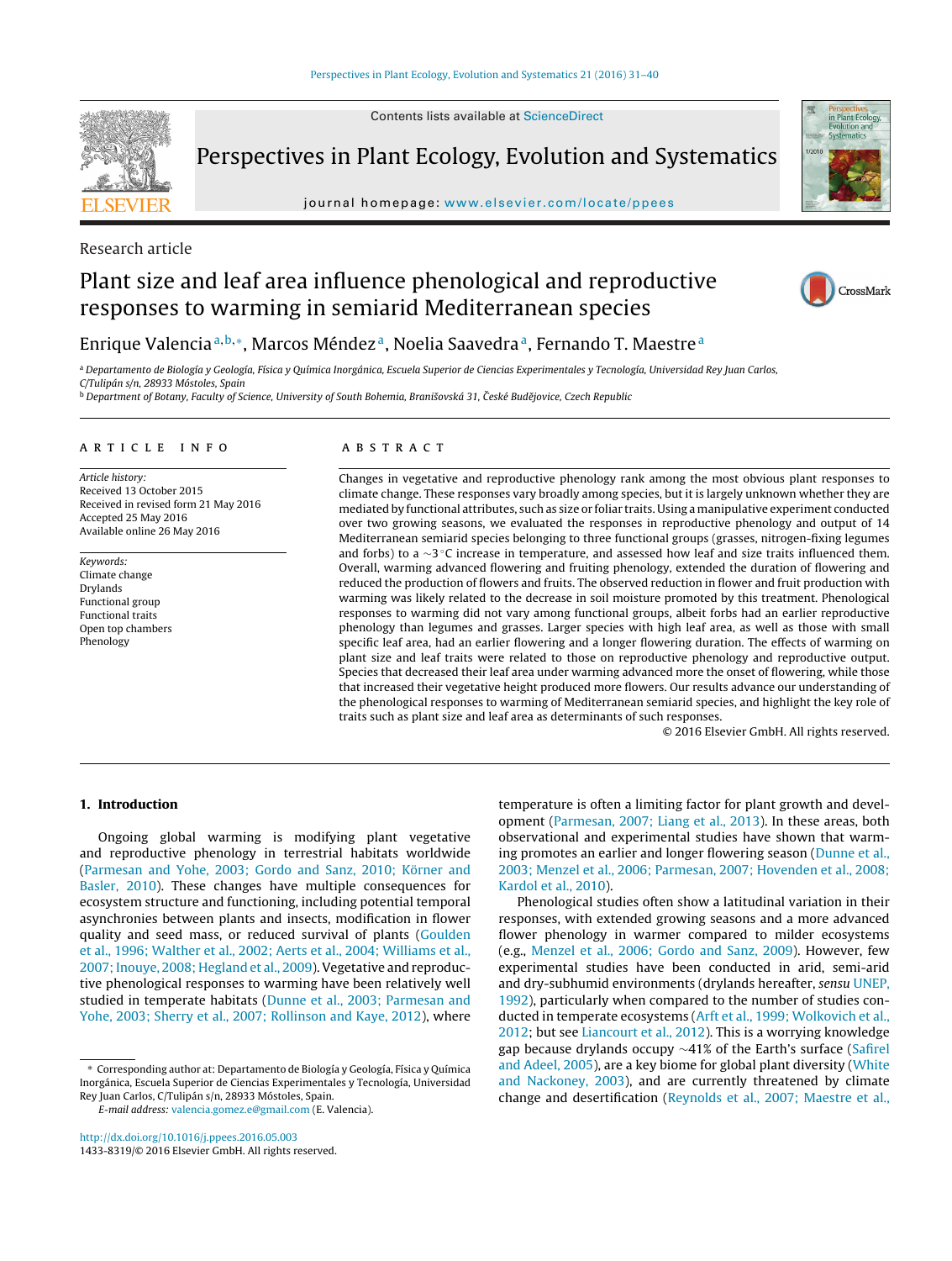[2012\).](#page-8-0) In addition, the phenological impacts of warming in drylands are likely to differ from those observed in temperate ecosystems. In water-limited environments, warming could advance flowering, but may decrease both the number of flowers/fruits and seed mass ([Liancourt](#page-8-0) et [al.,](#page-8-0) [2012\)](#page-8-0) due to reductions in soil moisture [\(Luo](#page-8-0) et [al.,](#page-8-0) [2001;](#page-8-0) Peñuelas et [al.,](#page-8-0) [2004\).](#page-8-0)

Despite the large body of literature on phenological responses to warming, we do not fully understand why observed responses differ so widely across species [\(Arft](#page-7-0) et [al.,](#page-7-0) [1999;](#page-7-0) Peñuelas et al., [2002\).](#page-7-0) To address this variability, such responses have been studied in relation to factors such as soil moisture, vernalization or photoperiod [\(Partanen](#page-8-0) et [al.,](#page-8-0) [1998;](#page-8-0) [Boss](#page-8-0) et [al.,](#page-8-0) [2004;](#page-8-0) [Turck](#page-8-0) et [al.,](#page-8-0) [2008;](#page-8-0) [Körner](#page-8-0) [and](#page-8-0) [Basler,](#page-8-0) [2010\).](#page-8-0) Clear connections between flowering time and advances in flowering phenology induced by warming have been found only in some cases ([Fitter](#page-8-0) et [al.,](#page-8-0) [1995;](#page-8-0) Peñuelas [and](#page-8-0) [Filella,](#page-8-0) [2001;](#page-8-0) [Root](#page-8-0) et [al.,](#page-8-0) [2003;](#page-8-0) but see [Liancourt](#page-8-0) et [al.,](#page-8-0) [2012;](#page-8-0) [Whittington,](#page-8-0) [2012\).](#page-8-0) Plant functional groups, i.e. sets of species that encompass a variety of common functional attributes ([Díaz](#page-7-0) [and](#page-7-0) [Cabido,](#page-7-0) [1997;](#page-7-0) [Gitay](#page-7-0) [and](#page-7-0) [Noble,](#page-7-0) [1997\),](#page-7-0) allow generalizing how species respond to environmental changes ([Wilson,](#page-9-0) [1999\).](#page-9-0) For example, annual grasses have an earlier flowering time than forbs ([Cleland](#page-7-0) et [al.,](#page-7-0) [2006\).](#page-7-0) [Sherry](#page-9-0) et [al.](#page-9-0) [\(2007\)](#page-9-0) showed that earlyflowering species showed an advancement of flowering in response to warming, while late-flowering species did the opposite. However, no previous studies have evaluated whether the same pattern applies to early- or late-flowering functional groups. Changes in the flowering time with warming could modify the coexistence of different species or functional groups within plant communities (i. e. phenological complementarity; [Rathcke](#page-8-0) [and](#page-8-0) [Lacey,](#page-8-0) [1985\).](#page-8-0)

Plant functional traits can shed light on the responses of reproductive phenology to warming, but their influence has received little attention so far ([Bolmgren](#page-7-0) [and](#page-7-0) [Cowan,](#page-7-0) [2008;](#page-7-0) [Miller-Rushing](#page-7-0) et [al.,](#page-7-0) [2008;](#page-7-0) [Richardson](#page-7-0) et [al.,](#page-7-0) [2010\).](#page-7-0) For instance, plant size should correlate with flowering onset ([Vile](#page-9-0) et [al.,](#page-9-0) [2006\),](#page-9-0) but its relationship with other reproductive phenological variables is unknown. Thus, a better knowledge about the links between functional traits and phenological responses is needed to enhance our ability to predict plant responses to warming.

To fill current gaps in our understanding about the responses of Mediterranean semiarid species to climate change, we experimentally evaluated the reproductive phenology and reproductive output to warming of 14 Mediterranean semi-arid species belonging to different functional groups. Specifically, we assessed: (1) how warming affects key phenological events, such as flowering (onset, peak, cessation or duration) and fruiting (onset, peak), and reproductive output (number of flowers, fruits or seed mass), (2) whether responses to warming were consistent among the different reproductive phenology and reproductive output variables, and between years with contrasting environmental conditions, (3) the role of functional groups and functional traits on reproductive phenological responses, and how warming modifies them, and (4) whether the magnitude of intraspecific changes in functional traits modulate these responses to warming. We predict that warming would cause an advance of all components of reproductive phenology, an increase in flowering duration and a decrease in the number of flowers, fruits and seed mass [\(Liancourt](#page-8-0) et [al.,](#page-8-0) [2012\).](#page-8-0) Warming will also result in less water availability compared with the control, and these differences will be especially marked at the end of the growing season [\(Valencia](#page-9-0) et [al.,](#page-9-0) [2016b\).](#page-9-0) As a consequence, reproductive output might decrease with warming ([Liancourt](#page-8-0) et [al.,](#page-8-0) [2012\).](#page-8-0) We also hypothesized that phenological responses to warm-ing will vary among plant functional groups ([Cleland](#page-7-0) et [al.,](#page-7-0) [2006\),](#page-7-0) and that these responses will be affected by functional traits such as plant size and leaf area [\(Vile](#page-9-0) et [al.,](#page-9-0) [2006;](#page-9-0) [Sherry](#page-9-0) et [al.,](#page-9-0) [2007;](#page-9-0) [Bolmgren](#page-9-0) [and](#page-9-0) [Cowan,](#page-9-0) [2008\).](#page-9-0)

#### **2. Materials and methods**

### 2.1. Study species

We studied 14 species belonging to three broad taxonomical functional groups: grasses (Cynodon dactylon [L.] Pers., Poa pratensis [L.], Agropyron cristatum [L.] Gaertn., Festuca ovina [L.]), nitrogen-fixing legumes (Hedysarum coronarium [L.], Dorycnium pentaphyllum [Scop.], Anthyllis vulneraria [L.], Medicago sativa [L.], Bituminaria bituminosa [L.] C.H. Stirt.) and forbs (Plantago lanceolata [L.], Sanguisorba minor [Scop.], Echium boissieri [Steud.], Echium plantagineum [L.], Asphodelus fistulosus [L.]; Table S1). We selected these species because they typically coexist in grassland communities, abandoned fields and roadside slopes undergoing secondary succession in semi-arid Mediterranean areas ([García-Palacios](#page-8-0) et [al.,](#page-8-0) [2010\).](#page-8-0)

### 2.1.1. Experimental design

A microcosm experiment was conducted at the Climate Change Outdoor Laboratory, located at the facilities of Rey Juan Carlos University (URJC, Móstoles, Spain: 40°20′37″N, 3°52′00″W, 650 m a.s.l.) between April 1, 2011 and July 31, 2013. Microcosms consisted of plastic pots (depth 38 cm, internal diameter 28 cm) filled with 32 cm of natural soil (sand content: 73.5%, silt content: 18.5%, clay content: 8.0%) and 3 cm of expanded clay for drainage at the base. All the microcosms were initially watered with 500 mL of a soil microbial inoculum to recreate realistic microbial communities, as described in [Maestre](#page-8-0) et [al.](#page-8-0) [\(2005\).](#page-8-0) All the pots were placed in holes in the ground, and kept under ambient light and rainfall to keep the most natural conditions.

The experiment was designed as a randomized block design, with two treatments: warming (control vs. ~2.9 °C annual temperature increase), and functional group (three levels: grasses, nitrogen-fixing legumes and forbs). Microcosms were arranged in four blocks containing a replicate of species per temperature treatment, resulting in 112 microcosms in total. A minimum distance between microcosms of 1 m was established to minimize the risk of sampling non-independent areas.

Seeds for this experiment were obtained from commercial sources (Intersemillas Ltd., Valencia, Spain). In April 2011, we randomly sowed seeds of each species within each microcosm. We planted a monoculture in each microcosm at a density of 160 individuals/ $m^2$ . This density is within the range found in semiarid ecosystems from central Spain (e.g., 131 individuals/ $m<sup>2</sup>$ ; [Chacón-](#page-7-0)Labella et [al.,](#page-7-0) [2016\).](#page-7-0) The microcosms were watered with 1 L three times per week during the first six weeks of the experiment, and once a week in July and August 2011, to ensure seed establishment. Weeds were regularly removed during the experiment. The warming treatment was set up on December 05, 2011, once all microcosms had an established population, and the experiment terminated in July 2013. We elevated the temperature in the warming treatment by using open top chambers (OTCs), which have been commonly employed in warming experiments (e.g., [Marion](#page-8-0) et [al.,](#page-8-0) [1997;](#page-8-0) [Hollister](#page-8-0) [and](#page-8-0) [Weber,](#page-8-0) [2000;](#page-8-0) [Escolar](#page-8-0) et [al.,](#page-8-0) [2012;](#page-8-0) [Liancourt](#page-8-0) et [al.,](#page-8-0) [2012\).](#page-8-0) These were hexagonal chambers built of methacrylate plates, with sloping sides of 65-52-42 cm (Fig. S1). Methacrylate has high transmittance in the visible spectrum (92%), very low emission ofthe infrared wavelength (4%) and high energy transmission (85%; data provided by the supplier, Decorplax Metacrilatos S.L., Madrid, Spain). Chambers were open on their top to allow rainfall and air flow, and were raised 5 cm from the soil surface to achieve adequate air flow and avoid excessive heating. Air temperature and humidity were measured in warming and control plots using automated sensors (HOBO U23 Pro v.2 Temp/RH, Onset Corporation, Bourne, MA, USA). The OTCs employed raised temperature by an average of ∼2.9 ◦C compared to control plots during our experiment (Fig.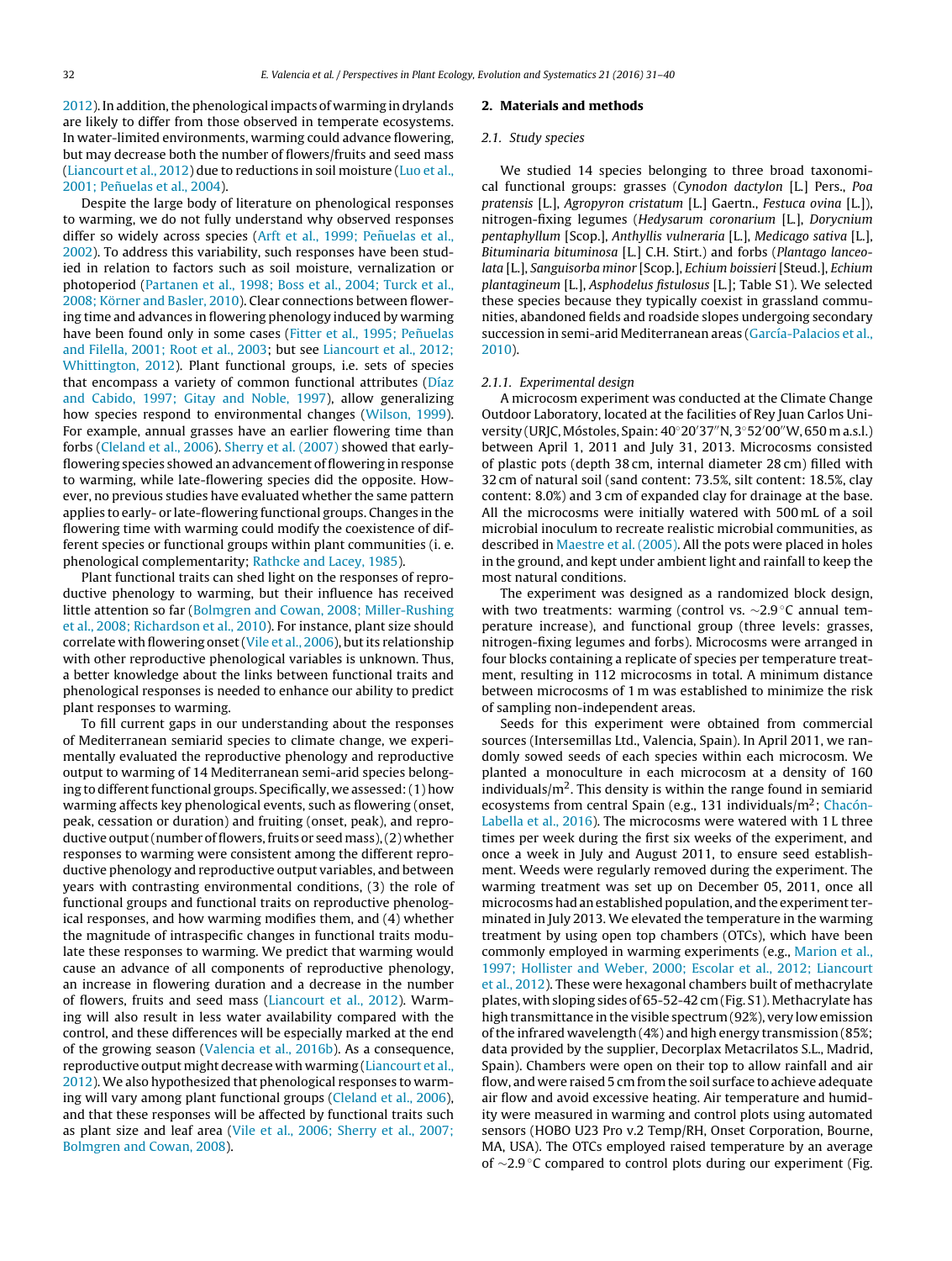S2b). This temperature increase was consistent with the predictions of climatic models for the study area, ranging from 2 to 4 ◦C by the second half of the twenty-first century (RCP 8.5 scenario, [Intergovernmental](#page-8-0) [Panel](#page-8-0) [on](#page-8-0) [Climate](#page-8-0) [Change](#page-8-0) [\(IPCC,](#page-8-0) [2013\).](#page-8-0)

### 2.1.2. Phenological and plant sampling

Flowering phenology and flower and fruit production in all the plants of each microcosm were scored every two-three days throughout the spring flowering period (from March to early July) of 2012 and 2013. All inflorescences or infructescences were counted in all plants of each microcosm in each census. We focused on the spring flowering because most species only bloomed in this period. From the raw counts we calculated the following phenological variables: dates of onset, peak and cessation of flowering, flowering duration, maximal number of flowers or inflorescences produced at the flowering peak (flower production hereafter), fructification onset and peak, maximal number of fruits or infructescences produced at fructification peak (fruit production hereafter) and seed mass. Flowering onset, peak and cessation were defined as the number of days elapsed between the 1st of March and the first flower, maximal number of flowers and end of blooming, respectively. A few outlier flowers opening very early or very late during the flowering period were excluded from these calculations. Flowering duration was estimated as the difference between flowering onset and cessation. Accordingly, we measured the onset and peak of fructification as the number of days elapsed between the 1st of March and the date when the first fruit and the highest number of fruits were recorded, respectively. Seed mass was estimated by weighing a sample of twenty seeds per microcosm; seeds were collected when plants had ripe fruits at the end of the fructification period of 2013. We did not collect seeds in 2012 to avoid altering the establishment and growth of new plants in the microcosms. Phenological measurements were gathered on twelve species during 2012 ([Fig.](#page-4-0) 1). Festuca ovina and E. boissieri did not flower in 2012, but did so in 2013. Poa pratensis and H. coronarium suffered from severe mortality under warming during the summer of 2012, and were dropped from the analysis in 2013.

We visually estimated total cover  $(TC, cm^2)$  as the area occupied by plants in each microcosm. We also measured the following traits according to standard protocols [\(Cornelissen](#page-7-0) et [al.,](#page-7-0) [2003\):](#page-7-0) vegetative height (VH, cm), leaf area (LA,  $cm<sup>2</sup>$ ), leaf length (LL, cm), leaf width (LW, cm), leaf thickness (LT, mm), specific leaf area (SLA,  $\text{cm}^2 \text{ g}^{-1}$ ) and leaf dry matter content (LDMC, g g-1). These traits were selected because they indicate different plant species strategies for acquiring, using and conserving resources, such as light, nutrients and water [\(Westoby](#page-9-0) et [al.,](#page-9-0) [2002;](#page-9-0) [Wright](#page-9-0) et [al.,](#page-9-0) [2004\).](#page-9-0) Trait measurements were conducted in May 2012 and June 2013 in a randomly chosen individual per microcosm. Additionally, we also measured the number of individuals and the volume (calculated as  $VH \times TC$ ) occupied by each population. Volume was considered as a good proxy of aboveground biomass, as both variables were highly correlated ( $r = 0.82$  P < 0.001,  $n = 92$ ) at the end of the experiment.

### 2.2. Statistical analyses

### 2.2.1. Functional trait classification

As many of the traits measured are correlated among them (Table S2), we reduced our original list of nine traits by means of a principal component analysis (PCA) performed across all species using the mean trait values for each microcosm. This approach is based on selecting one trait for each PCA component as a functional marker representative of each axis of specialization [\(Garnier](#page-8-0) et [al.,](#page-8-0) [2004\).](#page-8-0) These values were log-transformed prior to PCA analyses. We selected three independent PCA components to identify the main axes of specialization among species, which together explained around 80% of the total variance found in the data (Table S3). These analyses were carried out separately for each sampling year. The first, second and third PCA components were highly related to plant size (VH, TC and volume), leaf size (LA, LT and LL) and leaf morphology (SLA), respectively, during the two study years (Table S3). To represent each axis of variation, we selected traits strongly correlated with each PCA component that were not strongly correlated (r < 0.15) with the remaining traits (Tables S2 and S3). These traits, selected to represent each independent axis in further analyses, were VH, LA and SLA. This procedure has the advantage of considering only independent traits in further analyses, and allows us to identify important traits that reflect independent functional niche axes [\(Gross](#page-8-0) et [al.,](#page-8-0) [2007;](#page-8-0) [Butterfield](#page-8-0) [and](#page-8-0) [Suding,](#page-8-0) [2013\).](#page-8-0)

# 2.2.2. Responses of reproductive phenology and reproductive output to warming

We used General Linear Mixed Models (GLMM) to assess the responses to warming of six phenological variables (onset, peak, duration and cessation of flowering and onset and peak of fructification) and three reproductive output variables (seed mass, flower and fruit production) separately for each year. In all models, warming, functional group and their interaction were considered as fixed factors, whereas block and species, nested within functional group, were considered as random factors. We included VH, LA, SLA and the number of individuals per microcosm as covariates, as well as the interactions between warming and VH, LA, and SLA in our models. Seed mass, flower and fruit production, number of individuals and all the traits were log-transformed prior to GLMM analyses to improve their normality. We used a stepAIC procedure ([Grace,](#page-8-0) [2006\)](#page-8-0) to evaluate the relationships of each factor and covariate with phenological and reproductive variables, and selected the best model based on the Akaike Information Criterion (AIC; [Akaike,](#page-7-0) [1973\).](#page-7-0) When significant responses among functional groups were found, we conducted a Tukey post-hoc analysis to evaluate differences among them.

We quantified the effect of warming on leaf/size traits and phenological variables using the RII index, calculated as  $(X<sub>amb</sub> - X<sub>war</sub>)/(X<sub>amb</sub> + X<sub>war</sub>)$ , where  $X<sub>amb</sub>$  and  $X<sub>war</sub>$  are the values of each variable in the control and warming treatments, respectively [\(Armas](#page-7-0) et [al.,](#page-7-0) [2004\).](#page-7-0) This index ranges from −1 to +1. Negative values indicate an increase of the variable considered (or a delay in the case of phenological events) under warming, while positive values indicate the opposite. Relationships between changes in leaf and size traits and changes in reproductive phenological responses, as measured with the RII index, were assessed using linear regression.

All statistical analysis were carried out with R ([R](#page-8-0) [Development](#page-8-0) [Core](#page-8-0) [Team,](#page-8-0) [2012\),](#page-8-0) using the packages "lme4" [\(Bates](#page-7-0) et [al.,](#page-7-0) [2014\)](#page-7-0) and "multcomp" [\(Hothorn](#page-8-0) et [al.,](#page-8-0) [2008\).](#page-8-0) The raw data used in our analysis are available from figshare [\(Valencia](#page-9-0) et [al.,](#page-9-0) [2016a\).](#page-9-0)

# **3. Results**

The two years studied had contrasting environmental conditions (Fig. S2a). The first year (2012) was warmer and drier (14.5 ◦C and 141 mm of mean temperature and precipitation during the growing season, respectively) than the second year (2013; 13.6 ◦C and 229 mm of mean temperature and precipitation during the growing season, respectively). On average, our warming treatment increased air temperatures by 3.3 ◦C and 2.6 ◦C during the growing seasons of 2012 and 2013, respectively.

# 3.1. Effects of warming on flowering and fruiting phenology

Trends in phenological responses were consistent across years except for the cessation of flowering, where results were highly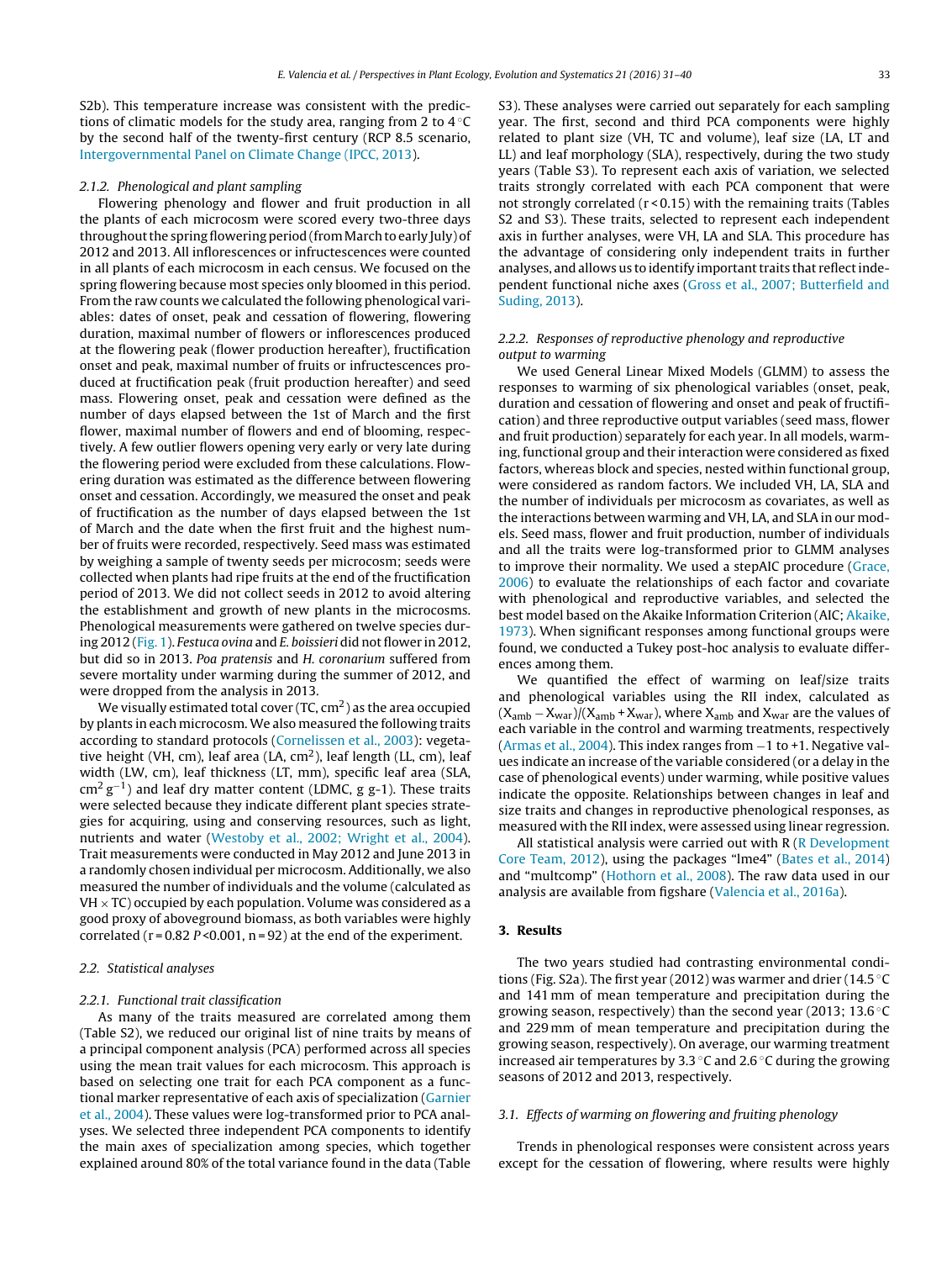<span id="page-3-0"></span>Summary results of the General Linear Mixed Models (GLMM) evaluating the effects of warming, functional groups, functional traits and their interactions on the phenological events measured in 2012 and 2013. OFL: onset of flowering; CFL: cessation of flowering; FLD: flowering duration; PFL: peak of flowering; OFR: onset of fructification; PFR: peak of fructification; WH = vegetative height, LA = leaf area; SLA = specific leaf area; N° ind individuals per microcosm.

| 2012                  |      |         |          |                  |            |          |                  |                |          |                  |        |          |                  |            |          |       |        |          |              |
|-----------------------|------|---------|----------|------------------|------------|----------|------------------|----------------|----------|------------------|--------|----------|------------------|------------|----------|-------|--------|----------|--------------|
| Treatment             | OFL  |         |          |                  | <b>CFL</b> |          |                  | <b>FLD</b>     |          |                  | PFL    |          |                  | <b>OFR</b> |          |       | PFR    |          |              |
|                       | d.f. | est     | $\chi^2$ | $\boldsymbol{P}$ | est        | $\chi^2$ | $\boldsymbol{P}$ | est            | $\chi^2$ | P                | est    | $\chi^2$ | $\boldsymbol{P}$ | est        | $\chi^2$ | P     | est    | $\chi^2$ | P            |
| Warming (W)           |      | $-7.5$  | 12.880   | $0.001$          | $-1.8$     | 0.371    | 0.543            | 4.3            | 2.896    | 0.089            | $-4.1$ | 4.765    | 0.029            | $-2.1$     | 6.479    | 0.011 | $-1.6$ | 1.540    | 0.215        |
| Functional group (FG) | 2    |         | 11.458   | 0.003            |            | 4.936    | 0.085            |                | 10.235   | 0.006            |        | 10.519   | 0.005            |            | 12.263   | 0.002 |        | 6.474    | 0.039        |
| VH                    |      | $-6.2$  | 15.892   | $0.001$          |            |          |                  | 5.7            | 8.725    | 0.003            | $-3.8$ | 5.796    | 0.016            |            |          |       | $-0.6$ | 0.207    | 0.649        |
| LA                    |      |         |          |                  | 6.4        | 15.047   | $0.001$          | 5.5            | 6.182    | 0.013            | 8.4    | 17.561   | $0.001$          |            |          |       | 1.7    | 2.396    | 0.122        |
| <b>SLA</b>            |      |         |          |                  |            |          |                  |                |          |                  |        |          |                  | $-1.3$     | 2.949    | 0.086 | $-1.3$ | 1.705    | 0.192        |
| $N^{\circ}$ ind       |      |         |          |                  |            | 4.697    | 0.096            |                |          |                  |        |          |                  |            |          |       | $-0.9$ | 1.218    | 0.270        |
| $W \times FG$         |      |         |          |                  |            |          |                  |                |          |                  |        |          |                  |            |          |       |        |          |              |
| $W \times VH$         |      |         |          |                  |            |          |                  |                |          |                  |        |          |                  |            |          |       |        | 4.560    | 0.033        |
| $W \times LA$         |      |         |          |                  |            |          |                  |                |          |                  |        |          |                  |            |          |       |        |          |              |
| $W \times SLA$        |      |         |          |                  |            |          |                  |                |          |                  |        |          |                  |            |          |       |        | 2.121    | 0.145        |
| 2013                  |      |         |          |                  |            |          |                  |                |          |                  |        |          |                  |            |          |       |        |          |              |
| Treatment             | OFL  |         |          |                  | CFL        |          |                  | <b>FLD</b>     |          |                  | PFL    |          |                  | <b>OFR</b> |          |       | PFR    |          |              |
|                       | d.f. | est     | $\chi^2$ | $\boldsymbol{P}$ | est        | $\chi^2$ | $\boldsymbol{P}$ | est            | $\chi^2$ | $\boldsymbol{P}$ | est    | $\chi^2$ | $\boldsymbol{P}$ | est        | $\chi^2$ | P     | est    | $\chi^2$ | $\mathbf{P}$ |
| Warming (W)           |      | $-6.1$  | 14.782   | $0.001$          | 3.8        | 1.666    | 0.197            | 10.3           | 10.715   | 0.001            | $-1.9$ | 0.620    | 0.431            | $-2.1$     | 5.041    | 0.025 | $-2.7$ | 5.908    | 0.015        |
| Functional group (FG) | 2    |         | 23.307   | $0.001$          |            | 2.538    | 0.281            |                | 5.727    | 0.057            |        | 6.731    | 0.035            |            |          |       |        |          |              |
| <b>VH</b>             |      | $-11.4$ | 64.112   | $0.001$          |            |          |                  | 10.7           | 25.386   | $0.001$          | $-8.2$ | 12.998   | $0.001$          |            |          |       | 1.3    | 2.264    | 0.132        |
| LA                    |      | 1.9     | 1.928    | 0.165            | 6.2        | 13.536   | < 0.001          | $\overline{4}$ | 3.567    | 0.059            | 2.9    | 2.425    | 0.120            | $-1.8$     | 6.196    | 0.013 |        |          |              |
| <b>SLA</b>            |      | 4.2     | 6.626    | 0.010            | 3.5        | 2.757    | 0.097            | $-2$           | 0.646    | 0.421            | 4.3    | 4.166    | 0.041            |            |          |       |        |          |              |
| $N^{\circ}$ ind       |      | $-6.7$  | 26.25    | $0.001$          |            |          |                  | 5.4            | 8.140    | 0.004            | $-3.6$ | 3.320    | 0.068            |            |          |       |        |          |              |
| $W \times FG$         |      |         |          |                  |            | 3.988    | 0.136            |                | 5.720    | 0.057            |        |          |                  |            |          |       |        |          |              |
| $W \times VH$         |      |         |          |                  |            |          |                  |                |          |                  |        | 2.284    | 0.131            |            |          |       |        |          |              |
| $W \times LA$         |      |         | 4.452    | 0.035            |            | 2.389    | 0.122            |                | 8.955    | 0.003            |        |          |                  |            |          |       |        |          |              |
| $W \times SLA$        |      |         | 2.944    | 0.086            |            |          |                  |                | 3.414    | 0.065            |        |          |                  |            |          |       |        |          |              |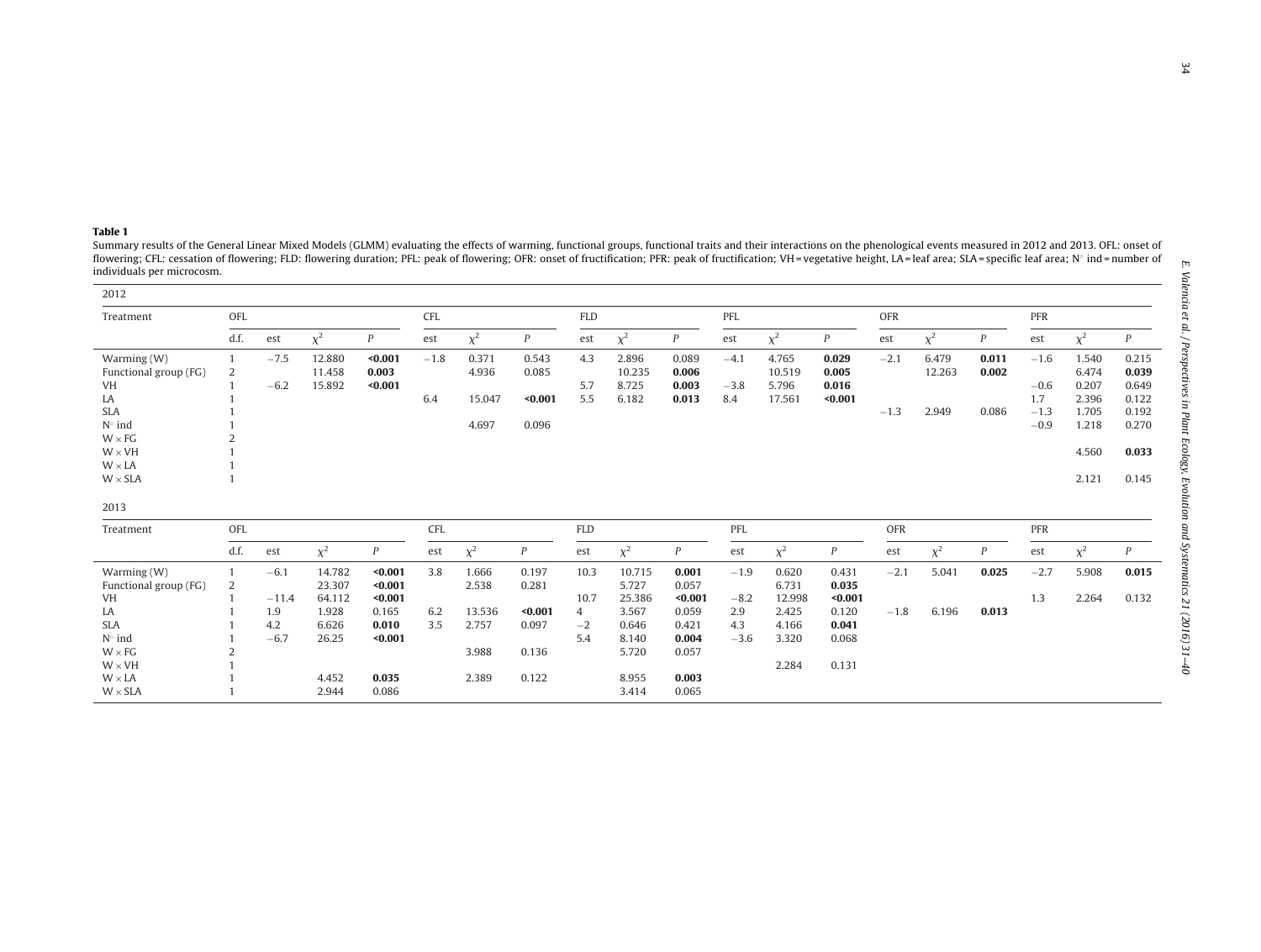<span id="page-4-0"></span>

Fig. 1. Flowering phenology of the species studied during the growing seasons of 2012 and 2013. OFL: onset of flowering; PFL: peak of flowering; CFL: cessation of flowering. Data represent means  $\pm$  SE at the beginning and end of flowering phenology (n = 4 of each species in warming or control).

species-specific (Fig. 1). In both years, the magnitude of the phenological change by warming was higher for the onset of the flowering, compared to the flowering peak or the cessation of flowering [\(Table](#page-3-0) 1). In the drier year, warming promoted a significant earlier onset and peak of flowering, and an earlier fruiting onset  $(P < 0.05$ , [Table](#page-3-0) 1). We also found a marginally significant trend towards a longer duration of flowering with warming  $(P=0.09, P=0.09)$ [Table](#page-3-0) 1). In the wetter year, warming led to an earlier flowering and fruiting onset, to an earlier fruiting peak of fruiting, and to a longer flowering duration ( $P < 0.05$ , [Table](#page-3-0) 1).

Functional group significantly affected flowering variables in both years, and fructification variables in the drier year [\(Table](#page-3-0) 1, [Fig.](#page-5-0) 2). The phenology and duration of flowering were earlier and longer in forbs than in grasses and nitrogen-fixing legumes in both years [\(Fig.](#page-5-0) 2). The same occurred with fruiting phenology variables, but differences were significant only in the drier year ([Table](#page-3-0) 1, [Fig.](#page-5-0) 2). There were no differences between grasses and nitrogen-fixing legumes in any of the flowering and fruiting variables measured ([Fig.](#page-5-0) 2). The interaction between warming and functional group was not significant for any variable ([Table](#page-3-0) 1).

Leaf and size traits affected flowering and fructification in both years ([Table](#page-3-0) 1). Larger plants had an earlier onset and peak of flowering, and a longer flowering duration in both years ([Table](#page-3-0) 1). Plants with a higher LA had a later date of cessation of flowering in both years, a later peak of flowering and a larger flowering duration in the drier year and an earlier onset of fructification in the wetter year [\(Table](#page-3-0) 1). A smaller SLA promoted an earlier onset and peak of flowering, but only in the wetter year.In the drier year, plants with a lower vegetative height in the warming treatment had a significant earlier peak of fructification (warming  $\times$  VH interaction; [Table](#page-3-0) 1, Fig. S3a). Plants with a higher LA in the control treatment had a significant longer flowering duration in the wetter year (warming  $\times$  LA interaction; [Table](#page-3-0) 1, Fig. S3c).

The analyses of RII values showed that, in the drier year, decreases in LA under warming correlated with an advanced peak of flowering (Fig. S4). In the wetter year, species that decreased

their LA under warming advanced more the onset of flowering than species with the opposite trait response (Fig. S5).

### 3.2. Effects of warming on reproductive variables

Warming significantly decreased flower and fruit production only in the wetter year (P < 0.05, [Table](#page-6-0) 2). Fruit production in forbs was higher than in grasses and legumes in both years ([Fig.](#page-5-0) 2; [Table](#page-6-0) 2). VH was positively correlated with flower and fruit production in both years [\(Table](#page-6-0) 2). In the drier year, increases in LA increased flower production [\(Table](#page-6-0) 2). Seed mass increased with increases in LA but decreased with increases in SLA [\(Table](#page-6-0) 2). Additionally, species that increased VH in response to warming produced more flowers (Fig. S5).

### **4. Discussion**

# 4.1. Flowering and fruiting responses to warming

In agreement with our hypothesis, warming advanced the onset of flowering, and the onset and peak of fructification; it also increased the duration of flowering throughout the experiment [\(Table](#page-3-0) 1). These results qualitatively agree with previous observational and manipulative studies conducted around the world [\(Fitter](#page-8-0) [and](#page-8-0) [Fitter,](#page-8-0) [2002;](#page-8-0) Peñuelas et [al.,](#page-8-0) 2002; [Matsumoto](#page-8-0) et al., [2003;](#page-8-0) [Gordo](#page-8-0) [and](#page-8-0) [Sanz,](#page-8-0) [2009\).](#page-8-0) In our experiment, the onset of flowering was the variable most affected by warming, as some species advanced their flowering up to 20 days in this treatment (Table S4). Previous observational studies have found that warming commonly advances the onset of flowering by three days in northeast North America or four days in England [\(Fitter](#page-8-0) et [al.,](#page-8-0) [1995;](#page-8-0) [Miller-Rushing](#page-8-0) et [al.,](#page-8-0) [2008;](#page-8-0) [Miller-Rushing](#page-8-0) [and](#page-8-0) [Primack,](#page-8-0) [2008\).](#page-8-0) However, the large advance observed in the onset of flowering due to warming is comparable to observational studies in Mediterranean ecosystems [\(Gordo](#page-8-0) [and](#page-8-0) [Sanz,](#page-8-0) [2009\),](#page-8-0) and to another manipulative study conducted in subarctic areas [\(Aerts](#page-7-0) et [al.,](#page-7-0) [2004\).](#page-7-0) We suggest that the onset of flowering had a higher response to warming compared to the rest of phenological variables because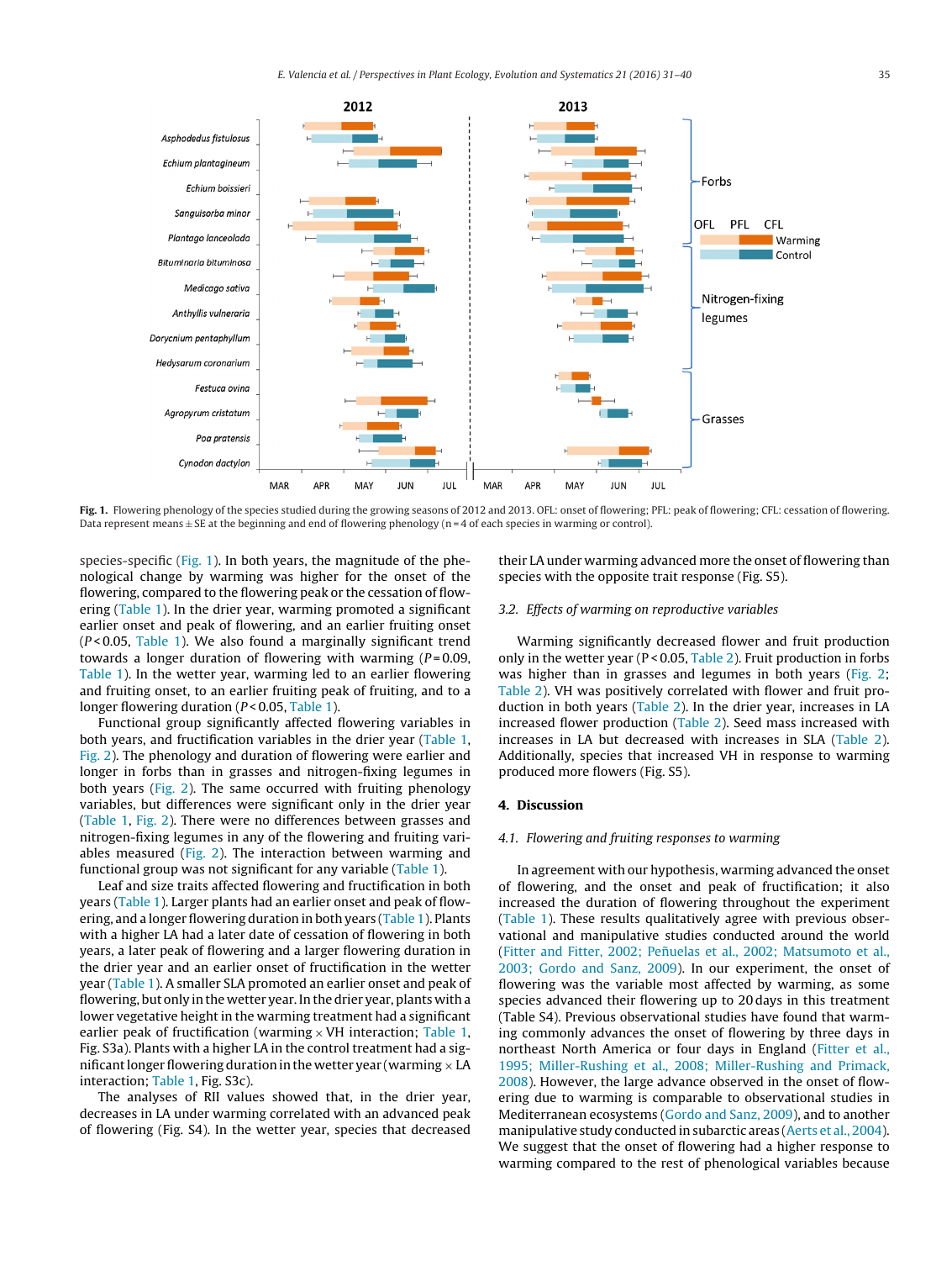<span id="page-5-0"></span>

**Fig. 2.** Phenological and reproductive variables for each functional group. Significant differences among functional groups are indicated by different letters (Tukey post-hoc, P < 0.05). Gr: grasses; Le: nitrogen-fixing legumes; Fo: forbs. Data represent means  $\pm$  SE (n = 96).

it happens during the first stages of the growing season, when temperature, but not water, could be a factor limiting plant development (Fig. S6). Our results increase our knowledge regarding flowering and fruiting responses of semiarid Mediterranean species to warming, and could have important ecological implications. For instance, the large advances in flowering of some species could

promote dramatic ecological asynchronies between neighboring plants ([Price](#page-8-0) [and](#page-8-0) [Waser,](#page-8-0) [1998\)](#page-8-0) or between them and their pollinators or herbivores ([Williams](#page-9-0) et [al.,](#page-9-0) [2007\),](#page-9-0) which could lead to changes in the composition or abundance of rural communities [\(Walther](#page-9-0) et [al.,](#page-9-0) [2002\)](#page-9-0) in drylands.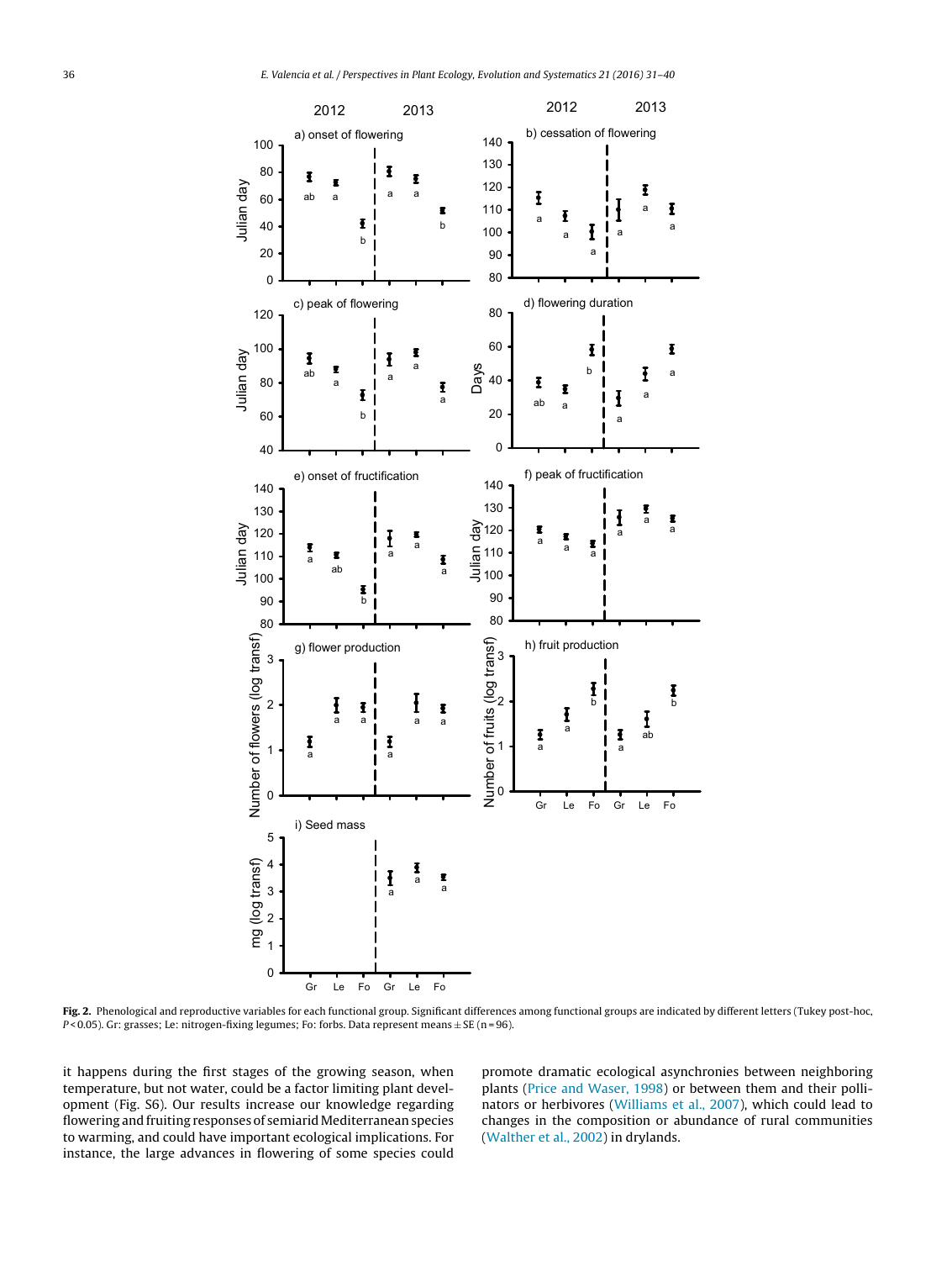### <span id="page-6-0"></span>**Table 2**

Summary results of the Linear Mixed Models evaluating the effects of warming, functional groups, functional traits and their interactions on the flower production (FLP), fruit production (FRP) and seed mass in 2012 and 2013. VH = vegetative height; LA = leaf area; SLA = specific leaf area; N° ind = number of individuals per microcosm.

| 2012                            |                  |            |                 |          |            |                  |                  |           |          |                  |  |
|---------------------------------|------------------|------------|-----------------|----------|------------|------------------|------------------|-----------|----------|------------------|--|
| Treatment                       |                  | <b>FLP</b> |                 |          | <b>FRP</b> |                  |                  |           |          |                  |  |
|                                 |                  | d.f.       | $\chi^2$<br>est |          |            | $\boldsymbol{P}$ | est              | $\chi^2$  |          | $\boldsymbol{P}$ |  |
| Warming (W)                     | $\mathbf{1}$     |            | $-0.11$         | 3.304    |            | 0.069            |                  |           |          |                  |  |
| Functional group (FG)           | $\overline{c}$   |            |                 |          |            |                  |                  | 13.834    |          | $0.001$          |  |
| <b>VH</b>                       | 1                |            | 0.36            | 48.348   | $0.001$    |                  | 0.38             | 17.909    |          | $0.001$          |  |
| LA                              |                  |            | 0.17            | 7.011    |            | 0.008            |                  |           |          |                  |  |
| <b>SLA</b>                      |                  |            |                 |          |            |                  |                  |           |          |                  |  |
| $N^{\circ}$ ind                 |                  |            |                 |          |            |                  |                  |           |          |                  |  |
| $\overline{c}$<br>$W \times FG$ |                  |            |                 |          |            |                  |                  |           |          |                  |  |
| $W \times VH$                   |                  |            |                 |          |            |                  |                  |           |          |                  |  |
| $W \times LA$                   |                  |            |                 |          |            |                  |                  |           |          |                  |  |
| $W\times SLA$                   |                  |            |                 |          |            |                  |                  |           |          |                  |  |
| 2013                            |                  |            |                 |          |            |                  |                  |           |          |                  |  |
| Treatment                       | FLP              |            |                 |          | <b>FRP</b> |                  |                  | Seed mass |          |                  |  |
|                                 | d.f.             | est        | $\chi^2$        | $\cal P$ | est        | $\chi^2$         | $\boldsymbol{P}$ | est       | $\chi^2$ | $\boldsymbol{P}$ |  |
| Warming (W)                     | $\mathbf{1}$     | $-0.19$    | 5.799           | 0.016    | $-0.31$    | 8.597            | 0.003            |           |          |                  |  |
| Functional group (FG)           | $\boldsymbol{2}$ |            | 4.709           | 0.095    |            | 11.225           | 0.004            |           |          |                  |  |
| <b>VH</b>                       | $\mathbf{1}$     | 0.54       | 51.497          | $0.001$  | 0.38       | 20.935           | $0.001$          |           |          |                  |  |
| LA                              | $\mathbf{1}$     | $-0.01$    | 0.014           | 0.907    | 0.17       | 3.392            | 0.066            | 0.12      | 11.44    | $0.001$          |  |
| <b>SLA</b>                      | 1                |            |                 |          |            |                  |                  | $-0.12$   | 5.272    | 0.022            |  |
| $N^{\circ}$ ind                 | $\mathbf{1}$     | 0.14       | 4.158           | 0.041    |            |                  |                  | 0.07      | 3.880    | 0.049            |  |
| $W \times FG$                   | $\overline{c}$   |            |                 |          |            |                  |                  |           |          |                  |  |
| $W \times VH$                   | $\mathbf{1}$     |            |                 |          |            |                  |                  |           |          |                  |  |
| $W\times LA$                    |                  |            | 2.556           | 0.110    |            | 2.660            | 0.103            |           |          |                  |  |
| $W \times SLA$                  | 1                |            |                 |          |            |                  |                  |           |          |                  |  |

### 4.2. Reproductive responses to warming

As predicted by our hypothesis, warming reduced flower and fruit production in the studied species. This was probably due to the reduction in soil moisture promoted by warming (Fig. S6). Decreases in soil moisture in this treatment were particularly important at the end of the growing season, where water is scarce and only the largest species could stand these stressful conditions ([Tsakaldimi](#page-9-0) et [al.,](#page-9-0) [2012;](#page-9-0) [Villar-Salvador](#page-9-0) et [al.,](#page-9-0) [2013\).](#page-9-0)

The reduction in the reproductive output observed could be also explained by changes in vegetative size under warming (Fig. S5). For instance, these changes could be related with faster plant development throughout the growing season [\(Springate](#page-9-0) [and](#page-9-0) [Kover,](#page-9-0) [2013\).](#page-9-0) Another possibility is that reproductive output was indirectly affected by changes in the vegetative and flowering phenology. There are two contrasting scenarios about the relationship between vegetative phenology and flower and fruit production. First, a positive relationship between advances in vegetative phenology and reproductive output could occur if species that advance their leaf phenology under warming also increase their vegetative size, as larger plants usually enhance their fitness [\(Cleland](#page-7-0) et [al.,](#page-7-0) [2012;](#page-7-0) [Springate](#page-7-0) [and](#page-7-0) [Kover,](#page-7-0) [2013\).](#page-7-0) Thus, larger vegetative size could occur if increases in the length of the growing period last longer than increases in flowering duration. Second, a negative relationship between advances in vegetative phenology and reproductive output could occur if an earlier onset of flowering involves a reduced allocation of resources to growth, a smaller size, and therefore a reduction of resources available for reproduction ([Bolmgren](#page-7-0) [and](#page-7-0) [Cowan,](#page-7-0) [2008\).](#page-7-0) In the first scenario, we expect that species could accumulate more biomass in these situations [\(Hollister](#page-8-0) et [al.,](#page-8-0) [2005;](#page-8-0) [Cleland](#page-8-0) et [al.,](#page-8-0) [2012\),](#page-8-0) a response that would lead to more flowers and fruits, and to larger seeds. Previous studies have observed this phenomenon in temperate ecosystems, where warming increased flower and fruit production and seed mass [\(Hollister](#page-8-0) [and](#page-8-0) [Weber,](#page-8-0) [2000;](#page-8-0) [Lemmens](#page-8-0) et [al.,](#page-8-0) [2008;](#page-8-0) [Springate](#page-8-0) [and](#page-8-0) [Kover,](#page-8-0) [2013\).](#page-8-0) In our study, species advanced their flowering but only some species

increased their plant size, being these changes related to changes in flower production (Fig. S5). Further research is required to evaluate how warming responses of vegetative and flowering season length influence plant growth, and how these relationships are related to the reduction in number of flowers and fruits showed in Mediterranean semiarid ecosystems.

#### 4.3. Phenology varies among functional groups

Considering functional groups could potentially help to predict community responses to global change. For example, experiments manipulating variables such as  $CO<sub>2</sub>$ , N deposition or grazing found differential flowering responses among functional groups [\(Cleland](#page-7-0) et [al.,](#page-7-0) [2006;](#page-7-0) [Spence](#page-7-0) et [al.,](#page-7-0) [2014\).](#page-7-0) In our case, although reproductive phenology varied consistently among plant functional groups, these differences did not translate into early- flowering functional groupshaving a significantlyhigher advancementintheirflowering variables with warming than late-flowering functional groups. This contrasts with the results of [Sherry](#page-9-0) et [al.](#page-9-0) [\(2007\),](#page-9-0) possibly because the species we studied flowered in spring and not across all seasons, as those in that study. Instead, species-specific flowering responses not related to functional groups were found, as in other studies [\(Hollister](#page-8-0) [and](#page-8-0) [Weber,](#page-8-0) [2000;](#page-8-0) [Fitter](#page-8-0) [and](#page-8-0) [Fitter,](#page-8-0) [2002;](#page-8-0) [Liancourt](#page-8-0) et [al.,](#page-8-0) [2012\).](#page-8-0) Our results suggest that functional groups do not seem to provide enough resolution to address plant responses to warming.

### 4.4. Functional traits affect phenological responses

The axes of specialization represented by size and leaf traits provided different information than that supplied by functional groups (Fig. S7). The selected traits are surrogates of basic functional properties of plants ([Westoby](#page-9-0) et [al.,](#page-9-0) [2002\).](#page-9-0) Plant size is a good surrogate for water use efficiency and/or competitive ability [\(Westoby](#page-9-0) et [al.,](#page-9-0) [2002;](#page-9-0) [Cornelissen](#page-9-0) et [al.,](#page-9-0) [2003\).](#page-9-0) Leaf area is related to light interception and absorption, resource allocation, water uptake strategy and water stress tolerance ([Westoby](#page-9-0) et [al.,](#page-9-0) [2002;](#page-9-0) [Gross](#page-9-0)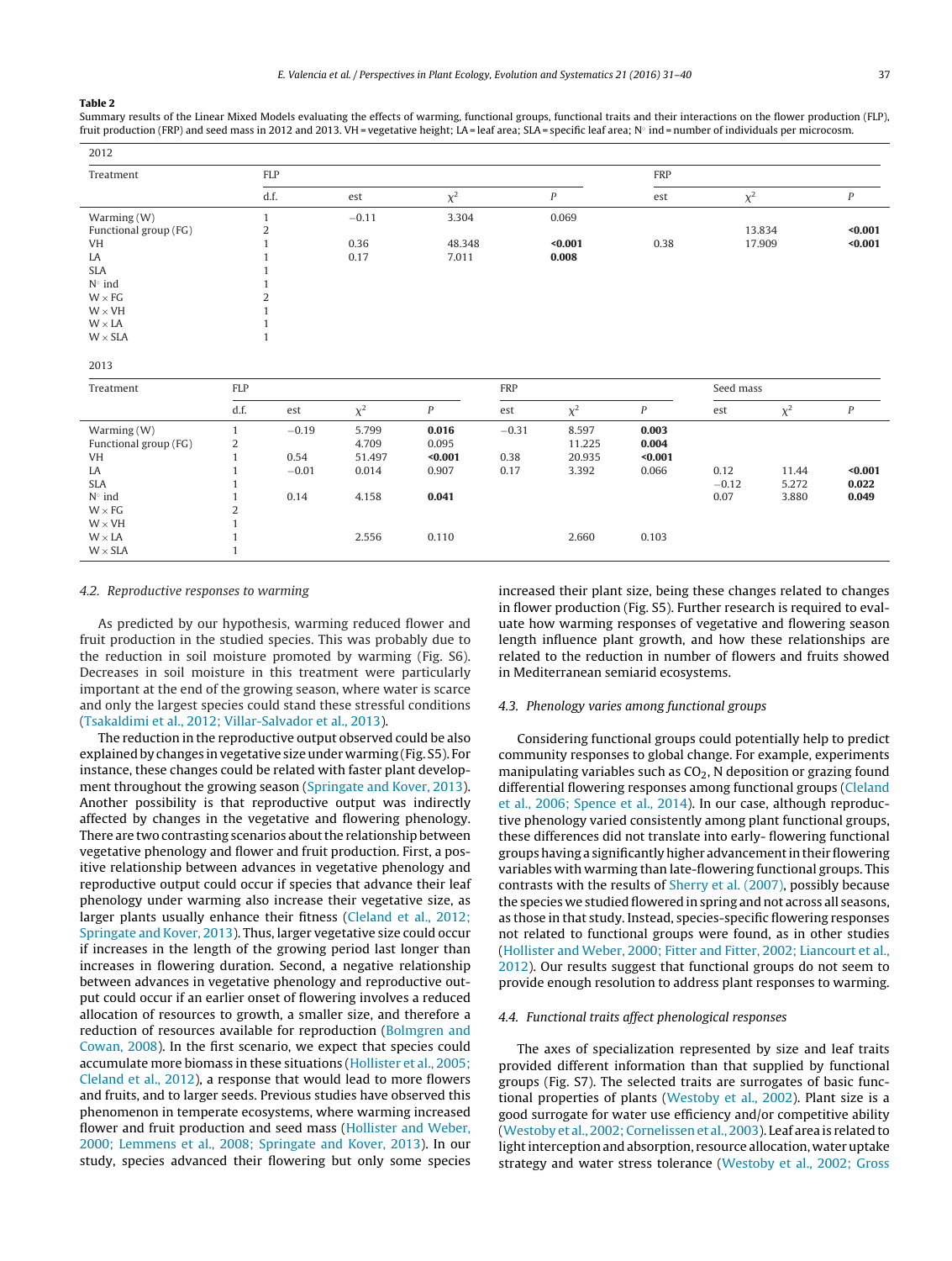<span id="page-7-0"></span>et [al.,](#page-9-0) [2007\).](#page-9-0) SLA indicates plant relative growth rate and resource capture and utilization [\(Wright](#page-9-0) et [al.,](#page-9-0) [2004\),](#page-9-0) and is a descriptor of dominant plant strategies ([Westoby](#page-9-0) et [al.,](#page-9-0) [2002\);](#page-9-0) for instance higher SLA is related with fast-growing strategy ([Freschet](#page-8-0) et [al.,](#page-8-0)  $2011$ ). The functional traits measured influenced reproductive phenology and/or reproductive output. Larger species with small LA and SLA had an earlier flowering phenology and longer flowering duration ([Table](#page-3-0) 1). An expanded flowering period could increase the capacity of these species to adapt to warming. In addition, the production of flowers and fruits varied with plant size, while LA and SLA influenced seed mass in opposite directions ([Table](#page-6-0) 2). We speculate that the observed relationships between larger plant size and an earlier flowering can be explained if the stored resources (acquired during previous growing seasons) are more important than resources acquired during the current season, as suggested by Bolmgren and Cowan (2008). Ourfindings advance our understanding of the responses of reproductive phenology in Mediterranean semiarid species at an interspecific level. Further research is needed to test whether observed responses can be found with other nonherbaceous perennial species (e.g. shrubs or trees; Bolmgren and Cowan, 2008).

The interactions between plant size/leaf area and warming found indicate that these traits influenced the response of the phenological and reproductive variables to warming. The peak of fructification was delayed for plants with higher VH under warming compared to what we found in the control treatment (Fig. S3a). In addition, flowering duration was higher in species with higher leaf area in the control treatment, an effect that vanished under warming (Fig. S3b). We thus believe that the explicit consideration of functional traits can help us to predict which species will be more affected by warming, and hence deserve more attention by future research on this topic. We must note that the functional traits were also modified by warming, as revealed by the RII analyses (Figs. S4 and S5). Thus, warming induced changes in traits that, in turn, could influence the phenological and reproductive responses to warming. For instance, decreases in LA by warming advanced more the onset and peak of flowering (Figs. S4 and S5), so changes in LA were coupled with changes in flowering phenology of the species studied. Furthermore, species that under warming increased their VH had higher flower production compared to those with no change or decreased VH (Fig. S5).

Our findings indicate that increases in size can be a way to mitigate the negative effects of warming on flower and fruit production. Plants could respond to environmental variability by plasticity in functional traits [\(Sultan](#page-9-0) et [al.,](#page-9-0) [1998\).](#page-9-0) The phenotypic response in our plant traits might be plastic (Berteaux et al., 2004; Pigliucci, 2005; Nicotra et al., 2010), but we cannot rule out genetic differences. Nevertheless, the plant size/leaf area changes detected were species-specific [\(Yamori](#page-9-0) et [al.,](#page-9-0) [2009;](#page-9-0) [Gunderson](#page-9-0) et [al.,](#page-9-0) [2010\)](#page-9-0) and essential to withstand changing climate conditions. Morphological and physiological adaptations to mitigate the effects of climatic conditions have been documented ([Gianoli](#page-8-0) [and](#page-8-0) [González-Teuber,](#page-8-0) [2005;](#page-8-0) [García-Verdugo](#page-8-0) et [al.,](#page-8-0) [2009\).](#page-8-0) The degree to which whole plant communities are affected by warming will depend, to a large extent, on the ability of their constituent species to acclimate (sensu [Smith](#page-9-0) [and](#page-9-0) [Dukes,](#page-9-0) [2012\)](#page-9-0) to these climatic conditions. Our results highlight the interest of incorporating intraspecific trait variability into models aiming to predict changes in species distributions under different climate change scenarios [\(Valladares](#page-9-0) et [al.,](#page-9-0) [2014\).](#page-9-0) The ability of species to modify key functional traits (through plastic responses or filtering of genotypes) could be decisive for their future under warming, especially under the more variable climate expected in drylands (Beniston et al., 2007). The study of these parallel changes could anticipate how Mediterranean semiarid species can respond to ongoing climate change.

#### **Acknowledgements**

We thank V. Ochoa, B. Gozalo, and M. Berdugo for their help during the phenological measurements. This research was funded by the European Research Council under the European Community's Seventh Framework Programme (FP7/2007-2013)/ERC Grant agreement 242658 (BIOCOM). F.T.M. acknowledges support from the Salvador de Madariaga program of the Spanish Ministry of Education, Culture and Sports (PRX14/00225) during the writing of the manuscript.

# **Appendix A. Supplementary data**

Supplementary data associated with this article can be found, in the online version, at [http://dx.doi.org/10.1016/j.ppees.2016.05.](http://dx.doi.org/10.1016/j.ppees.2016.05.003) [003.](http://dx.doi.org/10.1016/j.ppees.2016.05.003)

### **References**

- Aerts, R., Cornelissen, J.H.C., Dorrepaal, E., Van Logtestijn, R.S.P., Callaghan, T.V., 2004. Effects of experimentally imposed climate scenarios on flowering phenology and flower production of subarctic bog species. Glob. Change Biol. 10, 1599–1609, [http://dx.doi.org/10.1111/j.1365-2486.2004.00815.x.](dx.doi.org/10.1111/j.1365-2486.2004.00815.x)
- Akaike, H., 1973. [Information](http://refhub.elsevier.com/S1433-8319(16)30037-3/sbref0010) [theory](http://refhub.elsevier.com/S1433-8319(16)30037-3/sbref0010) [and](http://refhub.elsevier.com/S1433-8319(16)30037-3/sbref0010) [an](http://refhub.elsevier.com/S1433-8319(16)30037-3/sbref0010) [extension](http://refhub.elsevier.com/S1433-8319(16)30037-3/sbref0010) [of](http://refhub.elsevier.com/S1433-8319(16)30037-3/sbref0010) [the](http://refhub.elsevier.com/S1433-8319(16)30037-3/sbref0010) [maximum](http://refhub.elsevier.com/S1433-8319(16)30037-3/sbref0010) [likelihood](http://refhub.elsevier.com/S1433-8319(16)30037-3/sbref0010) [principle.](http://refhub.elsevier.com/S1433-8319(16)30037-3/sbref0010) [In:](http://refhub.elsevier.com/S1433-8319(16)30037-3/sbref0010) [Petrov,](http://refhub.elsevier.com/S1433-8319(16)30037-3/sbref0010) [B.N.,](http://refhub.elsevier.com/S1433-8319(16)30037-3/sbref0010) [Csaki,](http://refhub.elsevier.com/S1433-8319(16)30037-3/sbref0010) [F.](http://refhub.elsevier.com/S1433-8319(16)30037-3/sbref0010) [\(Eds.\),](http://refhub.elsevier.com/S1433-8319(16)30037-3/sbref0010) [Second](http://refhub.elsevier.com/S1433-8319(16)30037-3/sbref0010) [International](http://refhub.elsevier.com/S1433-8319(16)30037-3/sbref0010) [Symposium](http://refhub.elsevier.com/S1433-8319(16)30037-3/sbref0010) [on](http://refhub.elsevier.com/S1433-8319(16)30037-3/sbref0010) [Information](http://refhub.elsevier.com/S1433-8319(16)30037-3/sbref0010) [Theory.](http://refhub.elsevier.com/S1433-8319(16)30037-3/sbref0010) [Minnesota](http://refhub.elsevier.com/S1433-8319(16)30037-3/sbref0010) [Studies](http://refhub.elsevier.com/S1433-8319(16)30037-3/sbref0010) [in](http://refhub.elsevier.com/S1433-8319(16)30037-3/sbref0010) [the](http://refhub.elsevier.com/S1433-8319(16)30037-3/sbref0010) [Philosophy](http://refhub.elsevier.com/S1433-8319(16)30037-3/sbref0010) [of](http://refhub.elsevier.com/S1433-8319(16)30037-3/sbref0010) [Science:](http://refhub.elsevier.com/S1433-8319(16)30037-3/sbref0010) [Akademinai](http://refhub.elsevier.com/S1433-8319(16)30037-3/sbref0010) [Kiado,](http://refhub.elsevier.com/S1433-8319(16)30037-3/sbref0010) [Budapest.](http://refhub.elsevier.com/S1433-8319(16)30037-3/sbref0010)
- Arft, A.M., Walker, M.D., Gurevitch, J.E.A., Alatalo, J.M., Bret-Harte, M.S., Dale, M., Diemer, M., Gugerli, F., Henry, G.H.R., Jones, M.H., Hollister, R.D., Jónsdóttir, I.S., Laine, K., Lévesque, E., Marion, G.M., Molau, U., Mølgaard, P., Nordenhäll, U., Raszhivin, V., Robinson, C.H., Starr, G., Stenström, A., Stenström, M., Totland, Ø., Turner, P.L., Walker, L.J., Webber, P.J., Welker, J.M., Wookey, P.A., 1999. Responses of tundra plants to experimental warming: meta-analysis of the international tundra experiment. Ecol. Mon. 69, 491–511, [http://dx.doi.org/10.](dx.doi.org/10.1890/0012-9615(1999)069[0491:ROTPTE]2.0.CO.2) [1890/0012-9615\(1999\)069\[0491:ROTPTE\]2.0.CO.2](dx.doi.org/10.1890/0012-9615(1999)069[0491:ROTPTE]2.0.CO.2).
- Armas, C., Ordiales, R., Pugnaire, F.I., 2004. Measuring plant interactions: a new comparative index. Ecology 85, 2682–2686, [http://dx.doi.org/10.1890/03-](dx.doi.org/10.1890/03-0650) [0650.](dx.doi.org/10.1890/03-0650)
- Bates, D., Maechler, M., Bolker, B., Walker, S., 2014. Lme4: Linear Mixed-effects Models Using Eigen and S4. R Package Version 1., pp. 1–7 (Available from <http://CRAN.R-project.org/package=lme4>.).
- Beniston, M., Stephenson, D.B., Christensen, O.B., Ferro, C.A.T., Frei, C., Goyette, S., Halsnaes, K., Holt, T., Jylhä, K., Koffi, B., Palutikof, J., Schöll, R., Semmler, T., Woth, K., 2007. Future extreme events in European climate: an exploration of regional climate model projections. Clim. Chan. 81, 71–95, [http://dx.doi.org/](dx.doi.org/10.1007/s10584-006-9226-z) [10.1007/s10584-006-9226-z.](dx.doi.org/10.1007/s10584-006-9226-z)
- Berteaux, D., Reale, D., McAdam, A., Boutin, S., 2004. Keeping pace with fast climate change: can Arctic life count on evolution? Integr. Comp. Biol. 44, 140–151, [http://dx.doi.org/10.1093/icb/44.2.140.](dx.doi.org/10.1093/icb/44.2.140)
- Bolmgren, K., Cowan, P.D., 2008. Time–size tradeoffs: a phylogenetic comparative study of flowering time, plant height and seed mass in a north-temperate flora. Oikos 117, 424–429, [http://dx.doi.org/10.1111/j.2007.0030-1299.16142.x](dx.doi.org/10.1111/j.2007.0030-1299.16142.x).
- Boss, P.K., Bastow, R.M., Mylne, J.S., Dean, C., 2004. [Multiple](http://refhub.elsevier.com/S1433-8319(16)30037-3/sbref0045) [pathways](http://refhub.elsevier.com/S1433-8319(16)30037-3/sbref0045) [in](http://refhub.elsevier.com/S1433-8319(16)30037-3/sbref0045) [the](http://refhub.elsevier.com/S1433-8319(16)30037-3/sbref0045) [decision](http://refhub.elsevier.com/S1433-8319(16)30037-3/sbref0045) [to](http://refhub.elsevier.com/S1433-8319(16)30037-3/sbref0045) [flower:](http://refhub.elsevier.com/S1433-8319(16)30037-3/sbref0045) [enabling,](http://refhub.elsevier.com/S1433-8319(16)30037-3/sbref0045) [promoting,](http://refhub.elsevier.com/S1433-8319(16)30037-3/sbref0045) [and](http://refhub.elsevier.com/S1433-8319(16)30037-3/sbref0045) [resetting.](http://refhub.elsevier.com/S1433-8319(16)30037-3/sbref0045) [Plant](http://refhub.elsevier.com/S1433-8319(16)30037-3/sbref0045) [Cell](http://refhub.elsevier.com/S1433-8319(16)30037-3/sbref0045) [16,](http://refhub.elsevier.com/S1433-8319(16)30037-3/sbref0045) [18–31](http://refhub.elsevier.com/S1433-8319(16)30037-3/sbref0045) [\(10.](http://refhub.elsevier.com/S1433-8319(16)30037-3/sbref0045) [1105/tpc.](http://refhub.elsevier.com/S1433-8319(16)30037-3/sbref0045) [015958\).](http://refhub.elsevier.com/S1433-8319(16)30037-3/sbref0045)
- Butterfield, B.J., Suding, K.N., 2013. Single-trait functional indices outperform multi-trait indices in linking environmental gradients and ecosystem services in a complex landscape. J. Ecol. 101, 9–17, [http://dx.doi.org/10.1111/1365-](dx.doi.org/10.1111/1365-2745.12013) [2745.12013](dx.doi.org/10.1111/1365-2745.12013).
- Chacón-Labella, J., Cruz, M., Escudero, A., 2016. Beyond the classical nurse species effect: diversity assembly in a Mediterranean semi-arid dwarf shrubland. J. Veg. Sci. 27, 80–88, [http://dx.doi.org/10.1111/jvs.12337](dx.doi.org/10.1111/jvs.12337).
- Cleland, E.E., Chiariello, N.R., Loarie, S.R., Mooney, H.A., Field, C.B., 2006. Diverse responses of phenology to global changes in a grassland ecosystem. Proc. R. Soc. Lond. B. 103, 13740–13744, [http://dx.doi.org/10.1073/pnas.0600815103.](dx.doi.org/10.1073/pnas.0600815103)
- Cleland, E.E., Allen, J.M., Crimmins, T.M., Dunne, J.A., Pau, S., Travers, S.E., Zavaleta, E., Wolkovich, E.M., 2012. Phenological tracking enables positive species responses to climate change. Ecology 93, 1765–1771, [http://dx.doi.org/10.](dx.doi.org/10.1890/11-1912.1) [1890/11-1912.1](dx.doi.org/10.1890/11-1912.1).
- Cornelissen, J.H.C., Lavorel, S., Garnier, E., Diaz, S., Buchmann, N., Gurvich, D.E., Reich, P.B., Steege, H., Morgan, H.D., Van Der Heijden, M.G.A., Pausas, J.G., Poorter, H., 2003. A handbook of protocols for standardised and easy measurement of plant functional traits worldwide. Aust. J. Bot. 51, 335–380, [http://dx.doi.org/10.1071/BT02124.](dx.doi.org/10.1071/BT02124)
- Díaz, S., Cabido, M., 1997. Plant functional types and ecosystem function in relation to global change. J. Veg. Sci. 8, 463–474, [http://dx.doi.org/10.2307/3237198.](dx.doi.org/10.2307/3237198)
- Dunne, J.A., Harte, J., Taylor, K.J., 2003. Subalpine meadow flowering phenology responses to climate change: integrating experimental and gradient methods. Ecol. Mon. 73, 69–86, [http://dx.doi.org/10.1890/0012-](dx.doi.org/10.1890/0012-9615(2003)073[0069:SMFPRT]2.0.CO.2) [9615\(2003\)073\[0069:SMFPRT\]2.0.CO.2](dx.doi.org/10.1890/0012-9615(2003)073[0069:SMFPRT]2.0.CO.2).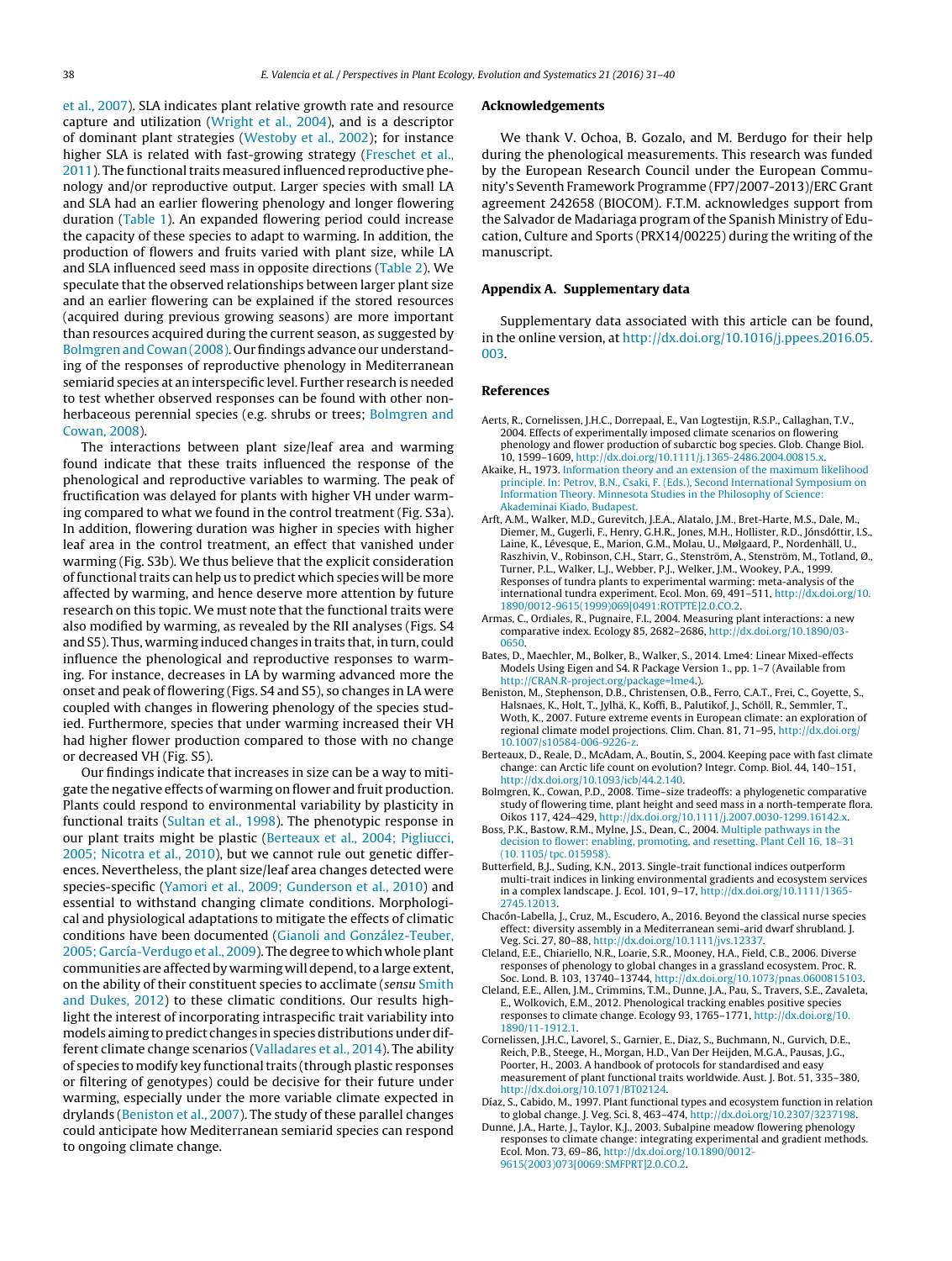- <span id="page-8-0"></span>Escolar, C., Martínez, I., Matthew, A.B., Maestre, F.T., 2012. Warming reduces the growth and diversity of biological soil crust in a semi-arid environment: implications for ecosystem structure and function. Philos. Tran. R. Soc. Lond. B. 367, 3087–3099, [http://dx.doi.org/10.1098/rstb.2011.0344.](dx.doi.org/10.1098/rstb.2011.0344)
- Fitter, A.H., Fitter, R.S.R., 2002. Rapid changes in flowering time in British plants. Science 296, 1689–1691, [http://dx.doi.org/10.1126/science.1071617](dx.doi.org/10.1126/science.1071617).
- Fitter, A.H., Fitter, R.S.R., Harris, I.T.B., Williamson, M.H., 1995. Relationships between first flowering date and temperature in the flora of a locality in central England. Funct. Ecol. 9, 55–60, [http://dx.doi.org/10.2307/2390090.](dx.doi.org/10.2307/2390090)
- Freschet, G.T., Dias, A.T., Ackerly, D.D., Aerts, R., van Bodegom, P.M., Cornwell, W.K., Dong, M., Kurokawa, H., Liu, G., Onipchenko, V.G., Ordoñez, J.C., Peltzer, D.A., Richardson, S.J., Shidakov, I.I., Soudzilovskaia, N.A., Tao, J., Cornelissen, J.H., 2011. Global to community scale differences in the prevalence of convergent over divergent leaf trait distributions in plant assemblages. Global Ecol. Biogeog. 20, 755–765, [http://dx.doi.org/10.1111/j.1466-8238.2011.00651.x.](dx.doi.org/10.1111/j.1466-8238.2011.00651.x)
- García-Palacios, P., Soliveres, S., Maestre, F.T., Escudero, A., Castillo-Monroy, A.P., Valladares, F., 2010. Dominant plant species modulate responses to hydroseeding, irrigation and fertilization during the restoration of semiarid motorway slopes. Ecol. Eng. 36, 1290–1298, [http://dx.doi.org/10.1016/j.](dx.doi.org/10.1016/j.ecoleng.2010.06.005) [ecoleng.2010.06.005](dx.doi.org/10.1016/j.ecoleng.2010.06.005).
- García-Verdugo, C., Granado-Yela, C., Manrique, E., Rubio de Casas, R., Balaguer, L., 2009. Phenotypic plasticity and integration across the canopy of Olea europaea subsp. guanchica (Oleaceae) in populations with different wind exposures. Am. J. Bot. 96, 1454–1461, [http://dx.doi.org/10.3732/ajb.0800420](dx.doi.org/10.3732/ajb.0800420).
- Garnier, E., Cortez, J., Billes, G., Navas, M.L., Roumet, C., Debussche, M., Laurent, G., Blanchard, A., Aubry, D., Bellmann, A., Neill, C., Toussaint, J.P., 2004. Plant functional markers capture ecosystem properties during secondary succession. Ecology 85, 2630–2637, [http://dx.doi.org/10.1890/03-0799](dx.doi.org/10.1890/03-0799).
- Gianoli, E., González-Teuber, M., 2005. Environmental heterogeneity and population differentiation in plasticity to drought in Convolvulus chilensis (Convolvulaceae). Evol. Ecol. 19, 603–613, [http://dx.doi.org/10.1007/s10682-](dx.doi.org/10.1007/s10682-005-2220-5) [005-2220-5.](dx.doi.org/10.1007/s10682-005-2220-5)
- Gitay, H., Noble, I.R., et al., 1997. [What](http://refhub.elsevier.com/S1433-8319(16)30037-3/sbref0125) [are](http://refhub.elsevier.com/S1433-8319(16)30037-3/sbref0125) [plant](http://refhub.elsevier.com/S1433-8319(16)30037-3/sbref0125) [functional](http://refhub.elsevier.com/S1433-8319(16)30037-3/sbref0125) [types](http://refhub.elsevier.com/S1433-8319(16)30037-3/sbref0125) [and](http://refhub.elsevier.com/S1433-8319(16)30037-3/sbref0125) [how](http://refhub.elsevier.com/S1433-8319(16)30037-3/sbref0125) [should](http://refhub.elsevier.com/S1433-8319(16)30037-3/sbref0125) [we](http://refhub.elsevier.com/S1433-8319(16)30037-3/sbref0125) [seek](http://refhub.elsevier.com/S1433-8319(16)30037-3/sbref0125) [them?](http://refhub.elsevier.com/S1433-8319(16)30037-3/sbref0125) [In:](http://refhub.elsevier.com/S1433-8319(16)30037-3/sbref0125) [Smith,](http://refhub.elsevier.com/S1433-8319(16)30037-3/sbref0125) [T.M.](http://refhub.elsevier.com/S1433-8319(16)30037-3/sbref0125) [\(Ed.\),](http://refhub.elsevier.com/S1433-8319(16)30037-3/sbref0125) [Plant](http://refhub.elsevier.com/S1433-8319(16)30037-3/sbref0125) [Functional](http://refhub.elsevier.com/S1433-8319(16)30037-3/sbref0125) [Types.](http://refhub.elsevier.com/S1433-8319(16)30037-3/sbref0125) [Cambridge](http://refhub.elsevier.com/S1433-8319(16)30037-3/sbref0125) [University](http://refhub.elsevier.com/S1433-8319(16)30037-3/sbref0125) [Press,](http://refhub.elsevier.com/S1433-8319(16)30037-3/sbref0125) [Cambridge,](http://refhub.elsevier.com/S1433-8319(16)30037-3/sbref0125) [pp.](http://refhub.elsevier.com/S1433-8319(16)30037-3/sbref0125) [3](http://refhub.elsevier.com/S1433-8319(16)30037-3/sbref0125)–[19.](http://refhub.elsevier.com/S1433-8319(16)30037-3/sbref0125)
- Gordo, O., Sanz, J.J., 2009. Long-term temporal changes of plant phenology in the Western Mediterranean. Glob. Change Biol. 15, 1930–1948, [http://dx.doi.org/](dx.doi.org/10.1111/j.1365-2486.2009.01851.x) [10.1111/j.1365-2486.2009.01851.x](dx.doi.org/10.1111/j.1365-2486.2009.01851.x).
- Gordo, O., Sanz, J.J., 2010. Impact of climate change on plant phenology in Mediterranean ecosystems. Glob. Change Biol. 16, 1082–1106, [http://dx.doi.](dx.doi.org/10.1111/j.1365-2486.2009.02084.x) [org/10.1111/j.1365-2486.2009.02084.x.](dx.doi.org/10.1111/j.1365-2486.2009.02084.x)
- Goulden, M., Munger, J., Fan, S., 1996. Exchange of carbon dioxide by a deciduous forest: response to interannual climate variability. Science 271, 1576–1578, [http://dx.doi.org/10.1126/science.271.5255.1576.](dx.doi.org/10.1126/science.271.5255.1576)
- Grace, J.B., 2006. [Structural](http://refhub.elsevier.com/S1433-8319(16)30037-3/sbref0145) [Equation](http://refhub.elsevier.com/S1433-8319(16)30037-3/sbref0145) [Modeling](http://refhub.elsevier.com/S1433-8319(16)30037-3/sbref0145) [and](http://refhub.elsevier.com/S1433-8319(16)30037-3/sbref0145) [Natural](http://refhub.elsevier.com/S1433-8319(16)30037-3/sbref0145) [Systems.](http://refhub.elsevier.com/S1433-8319(16)30037-3/sbref0145) [Cambridge](http://refhub.elsevier.com/S1433-8319(16)30037-3/sbref0145) [University](http://refhub.elsevier.com/S1433-8319(16)30037-3/sbref0145) [Press,](http://refhub.elsevier.com/S1433-8319(16)30037-3/sbref0145) [Cambridge.](http://refhub.elsevier.com/S1433-8319(16)30037-3/sbref0145)
- Gross, N., Suding, K.N., Lavorel, S., 2007. Leaf dry matter content and lateral spread predict response to land use change for six subalpine grassland species. J. Veg. Sci. 18, 289-300, http://dx.doi.org/10.1111/j.1654-1103.2007.tb02540.
- Gunderson, C.A., O'Hara, K.H., Campion, C.M., Walker, A.V., Edwards, N.T., 2010. Thermal plasticity of photosynthesis: the role of acclimation in forest responses to a warming climate. Glob. Change Biol. 16, 2272–2286, [http://dx.](dx.doi.org/10.1111/j.1365-2486.2009.02090.x) [doi.org/10.1111/j.1365-2486.2009.02090.x](dx.doi.org/10.1111/j.1365-2486.2009.02090.x).
- Hegland, S.J., Nielsen, A., Lázaro, A., Bjerknes, A.L., Totland Ø, 2009. How does climate warming affect plant pollinator interactions? Ecol. Lett. 12, 184–195, [http://dx.doi.org/10.1111/j.1461-0248.2008.01269.x](dx.doi.org/10.1111/j.1461-0248.2008.01269.x).
- Hollister, R.D., Weber, P.J., 2000. Biotic validation of small open-top chambers in a tundra ecosystem. Glob. Change Biol. 6, 835-842, [http://dx.doi.org/10.1046/j.](dx.doi.org/10.1046/j.1365-2486.2000.00363.x) [1365-2486.2000.00363.x.](dx.doi.org/10.1046/j.1365-2486.2000.00363.x)
- Hollister, R.D., Webber, P.J., Tweedie, C.E., 2005. The response of Alaskan arctic tundra to experimental warming: differences between short-and long-term responses. Glob. Change Biol. 11, 525–536, [http://dx.doi.org/10.1111/j.1365-](dx.doi.org/10.1111/j.1365-2486.2005.00926.x) [2486.2005.00926.x.](dx.doi.org/10.1111/j.1365-2486.2005.00926.x)
- Hothorn, T., Bretz, F., Westfall, P., 2008. [Simultaneous](http://refhub.elsevier.com/S1433-8319(16)30037-3/sbref0175) [inference](http://refhub.elsevier.com/S1433-8319(16)30037-3/sbref0175) [in](http://refhub.elsevier.com/S1433-8319(16)30037-3/sbref0175) [general](http://refhub.elsevier.com/S1433-8319(16)30037-3/sbref0175) [parametric](http://refhub.elsevier.com/S1433-8319(16)30037-3/sbref0175) [models.](http://refhub.elsevier.com/S1433-8319(16)30037-3/sbref0175) [Biom.](http://refhub.elsevier.com/S1433-8319(16)30037-3/sbref0175) [J.](http://refhub.elsevier.com/S1433-8319(16)30037-3/sbref0175) [50,](http://refhub.elsevier.com/S1433-8319(16)30037-3/sbref0175) [346–363.](http://refhub.elsevier.com/S1433-8319(16)30037-3/sbref0175)
- Hovenden, M.J., Wills, K.E., Van der Schoor, J.K., Williams, A.L., Newton, P.C.D., 2008. Flowering phenology in a species-rich temperate grassland is sensitive to warming but not elevated CO<sub>2</sub>. New Phytol. 178, 815–822, [http://dx.doi.org/](dx.doi.org/10.1111/j.1469-8137.2008.02419.x) [10.1111/j.1469-8137.2008.02419.x](dx.doi.org/10.1111/j.1469-8137.2008.02419.x).
- Inouye, D.W., 2008. Effects of climate change on phenology, frost damage, and floral abundance of montane wildflowers. Ecology 89, 353–362, [http://dx.doi.](dx.doi.org/10.1890/06-2128.1) [org/10.1890/06-2128.1](dx.doi.org/10.1890/06-2128.1).
- Intergovernmental Panel on Climate Change (IPCC), 2013. [Fifth](http://refhub.elsevier.com/S1433-8319(16)30037-3/sbref0190) [Assessment](http://refhub.elsevier.com/S1433-8319(16)30037-3/sbref0190) [Report:](http://refhub.elsevier.com/S1433-8319(16)30037-3/sbref0190) [Climate](http://refhub.elsevier.com/S1433-8319(16)30037-3/sbref0190) [Change](http://refhub.elsevier.com/S1433-8319(16)30037-3/sbref0190) [2013:](http://refhub.elsevier.com/S1433-8319(16)30037-3/sbref0190) [The](http://refhub.elsevier.com/S1433-8319(16)30037-3/sbref0190) [Physical](http://refhub.elsevier.com/S1433-8319(16)30037-3/sbref0190) [Science](http://refhub.elsevier.com/S1433-8319(16)30037-3/sbref0190) [Basis.](http://refhub.elsevier.com/S1433-8319(16)30037-3/sbref0190) [Cambridge](http://refhub.elsevier.com/S1433-8319(16)30037-3/sbref0190) [University](http://refhub.elsevier.com/S1433-8319(16)30037-3/sbref0190) [Press,](http://refhub.elsevier.com/S1433-8319(16)30037-3/sbref0190) [Cambridge.](http://refhub.elsevier.com/S1433-8319(16)30037-3/sbref0190)
- Körner, C., Basler, D., 2010. Phenology under global warming. Science 327, 1461–1462, [http://dx.doi.org/10.1126/science.1186473.](dx.doi.org/10.1126/science.1186473)
- Kardol, P., Campany, C.E., Souza, L., Norby, R.J., Weltzin, J.F., Classen, A.T., 2010. Climate change effects on plant biomass alter dominance patterns and community evenness in an experimental old-field ecosystem. Glob. Change Biol. 16, 2676–2687, [http://dx.doi.org/10.1111/j.1365-2486.2010.02162.x.](dx.doi.org/10.1111/j.1365-2486.2010.02162.x)
- Lemmens, C., Boeck, H., Zavalloni, C., Nijs, I., Ceulemans, R., 2008. How is phenology of grassland species influenced by climate warming across a range of species richness? Comm. Ecol. 9, 33–42, [http://dx.doi.org/10.1556/ComEc.9.2008.S.6](dx.doi.org/10.1556/ComEc.9.2008.S.6).
- Liancourt, P., Spence, L.A., Boldgiv, B., Lkhagva, A., Helliker, B.R., Casper, B.B., Petraitis, P.S., 2012. Vulnerability of the northern Mongolian steppe to climate

change: insights from flower production and phenology. Ecology 93, 815–824, [http://dx.doi.org/10.1890/11-1003.1.](dx.doi.org/10.1890/11-1003.1)

- Liang, J., Xia, J., Liu, L., Wan, S., 2013. Global patterns of the responses of leaf-level photosynthesis and respiration in terrestrial plants to experimental warming. Plant Ecol. 6, 437–447, [http://dx.doi.org/10.1093/jpe/rtt003](dx.doi.org/10.1093/jpe/rtt003).
- Luo, Y., Wan, S., Hui, D., Wallace, L.L., 2001. Acclimatization of soil respiration to warming in a tall grass prairie. Nature 413, 622–625, [http://dx.doi.org/10.](dx.doi.org/10.1038/35098065) [1038/35098065.](dx.doi.org/10.1038/35098065)
- Maestre, F.T., Bradford, M.A., Reynolds, J.F., 2005. Soil nutrient heterogeneity interacts with elevated  $CO<sub>2</sub>$  and nutrient availability to determine species and assemblage responses in a model grassland community. New Phytol. 168, 637-650, http://dx.doi.org/10.1111/j.1469-8137.2005.01547.
- Maestre, F.T., Salguero-Gómez, R., Quero, J.L., 2012. It's getting hotter in here: determining and projecting the impacts of global change on dryland ecosystems and on the people living in them. Phil. Tran. R. Soc. Lond. B. 367, 3062–3075, [http://dx.doi.org/10.1098/rstb.2011.0323](dx.doi.org/10.1098/rstb.2011.0323).
- Marion, G.M., Henry, G.H.R., Freckman, D.W., Johnstone, J., Jones, G., Jones, M.H., Lévesque, E., Molau, U., Mølgaard, P., Parsons, A.N., Svoboda, J., Virginia, R.A., 1997. Open-top designs for manipulating field temperature in high-latitude ecosystems. Glob. Change Biol. 3, 20-32, http://dx.doi.org/10.1111/j.1365 [2486.1997.gcb136.x](dx.doi.org/10.1111/j.1365-2486.1997.gcb136.x).
- Matsumoto, K., Ohta, T., Irasawa, M., Nakamura, T., 2003. Climate change and extension of the Ginkgo biloba L. growing season in Japan. Glob. Change Biol. 9, 1634–1642, [http://dx.doi.org/10.1046/j.1365-2486.2003.00688.x](dx.doi.org/10.1046/j.1365-2486.2003.00688.x).
- Menzel, A., Sparks, T.H., Estrella, N., Koch, E., Aasa, A., Ahas, R., Alm-Kubler, K., Bissolli, P., Braslavska, O., Briede, A., Chmielewski, F.M., Crepinsek, Z., Curnel, Y., Dahl, A., Defila, C., Donnelly, A., Filella, Y., Jatcza, K., Mage, F., Mestre, A., Nordli, O., Peñuelas, J., Pirinen, P., Remisova, V., Scheifinger, H., Striz, M., Susnik, A., Van Vliet, A.J.H., Wielgolaski, F.E., Zach, S., Zust, A., 2006. European phenological response to climate change matches the warming pattern. Glob. Change Biol. 12, 1969–1976, [http://dx.doi.org/10.1111/j.1365-2486.2006.01193.x](dx.doi.org/10.1111/j.1365-2486.2006.01193.x).
- Miller-Rushing, A.J., Primack, R.B., 2008. Global warming and flowering times in Thoreau's Concord: a community perspective. Ecology 89, 332–341, [http://dx.](dx.doi.org/10.1890/07-0068.1) [doi.org/10.1890/07-0068.1.](dx.doi.org/10.1890/07-0068.1)
- Miller-Rushing, A.J., Inouye, D.W., Primack, R.B., 2008. How well do first flowering dates measure plant responses to climate change? The effects of population size and sampling frequency. J. Ecol. 96, 1289–1296, [http://dx.doi.org/10.1111/](dx.doi.org/10.1111/j.1365-2745.2008.01436.x) [j.1365-2745.2008.01436.x](dx.doi.org/10.1111/j.1365-2745.2008.01436.x).
- Nicotra, A.B., Atkin, O.K., Bonser, S.P., Davidson, A.M., Finnegan, E.J., Mathesius, U., Poot, P., Purugganan, M.D., Richards, C.L., Valladares, F., van Kleunen, M., 2010. Plant phenotypic plasticity in a changing climate. Trends Plant Sci. 15, 684–692, [http://dx.doi.org/10.1016/j.tplants.2010.09.008.](dx.doi.org/10.1016/j.tplants.2010.09.008)
- Parmesan, C., Yohe, G., 2003. A globally coherent fingerprint of climate change impacts across natural systems. Nature 421, 37–42, [http://dx.doi.org/10.1038/](dx.doi.org/10.1038/nature01286) [nature01286](dx.doi.org/10.1038/nature01286).
- Parmesan, C., 2007. Influences of species, latitudes and methodologies on estimates of phenological response to global warming. Glob. Change Biol. 13, 1860–1872, [http://dx.doi.org/10.1111/j.1365-2486.2007.01404.x](dx.doi.org/10.1111/j.1365-2486.2007.01404.x).
- Partanen, J., Koski, V., Hänninen, H., 1998. Effects of photoperiod and temperature on the timing of bud burst in Norway spruce (Picea abies). Tree Phys. 18, 811–816, [http://dx.doi.org/10.1093/treephys/18.12.811.](dx.doi.org/10.1093/treephys/18.12.811)
- Peñuelas, J., Filella, I., 2001. Phenology. Responses to a warming world. Science 294, 793–795, [http://dx.doi.org/10.1126/science.1066860](dx.doi.org/10.1126/science.1066860).
- Peñuelas, J., Filella, I., Comas, P., 2002. Changed plant and animal life cycles from 1952 to 2000 in the Mediterranean region. Glob. Change Biol. 8, 531–544, [http://dx.doi.org/10.1046/j.1365-2486.2002.00489.x.](dx.doi.org/10.1046/j.1365-2486.2002.00489.x)
- Peñuelas, J., Filella, I., Zhang, X., Llorens, L., Ogaya, R., Lloret, F., Comas, P., Estiarte, M., Terradas, J., 2004. Complex spatiotemporal phenological shifts as a response to rainfall changes. New Phytol. 161, 837–846, [http://dx.doi.org/10.](dx.doi.org/10.1111/j.1469-8137.2004.01003.x) [1111/j.1469-8137.2004.01003.x.](dx.doi.org/10.1111/j.1469-8137.2004.01003.x)
- Pigliucci, M., 2005. Evolution of phenotypic plasticity: where are we going now? Trends Ecol. Evol. 20, 481–486, [http://dx.doi.org/10.1016/j.tree.2005.06.001](dx.doi.org/10.1016/j.tree.2005.06.001).
- Price, M.V., Waser, N.M., 1998. Effects of experimental warming on plant reproductive phenology in a subalpine meadow. Ecology 79, 1261–1271, [http://dx.doi.org/10.2307/176741.](dx.doi.org/10.2307/176741)
- R Development Core Team, 2012. R: A Language and Environment for Statistical Computing. R Foundation for Statistical Computing, Vienna, Austria (Available from) <http://www.R-project.org/>.
- Rathcke, B., Lacey, E.P., 1985. Phenological patterns of terrestrial plants. Annu. Rev. Ecol. Evol. Syst. 16, 179–214, [http://dx.doi.org/10.1146/annurev.es.16.110185.](dx.doi.org/10.1146/annurev.es.16.110185.001143) [001143](dx.doi.org/10.1146/annurev.es.16.110185.001143).
- Reynolds, J.F., Smith, D.M.S., Lambin, E.F., Turner, B.L., Mortimore, M., Batterbury, S.P.J., Downing, T.E., Dowlatabadi, H., Fernández, R.J., Herrick, J.E., Huber-Sannvald, E., Leemans, R., Lynam, T., Maestre, F.T., Ayarza, M., Walker, B., 2007. Global desertification: building a science for dryland development. Science 316, 847–851, [http://dx.doi.org/10.1126/science.1131634.](dx.doi.org/10.1126/science.1131634)
- Richardson, A.D., Black, T.A., Ciais, P., Delbart, N., Friedl, M.A., Gobron, N., Hollinger, D.Y.L., Kutsch, W., Longdoz, B., Luyssaert, S., Migliavacca, M., Munger, J.W., Moors, E., Piao, S., Rebmann, C., Reichstein, M., Saigusa, N., Tomelleri, E., Vargas, R., Varlagin, A., 2010. Influence of spring and autumn phenological transitions on forest ecosystem productivity. Phil. Tran. R. Soc. Lond. B 365, 3227–3246, [http://dx.doi.org/10.1098/rstb.2010.0102](dx.doi.org/10.1098/rstb.2010.0102).
- Rollinson, C.R., Kaye, M.W., 2012. Experimental warming alters spring phenology of certain plant functional groups in an early-successional forest community. Glob. Change Biol. 18, 1108–1116, [http://dx.doi.org/10.1111/j.1365-2486.](dx.doi.org/10.1111/j.1365-2486.2011.02612.x) [2011.02612.x](dx.doi.org/10.1111/j.1365-2486.2011.02612.x).